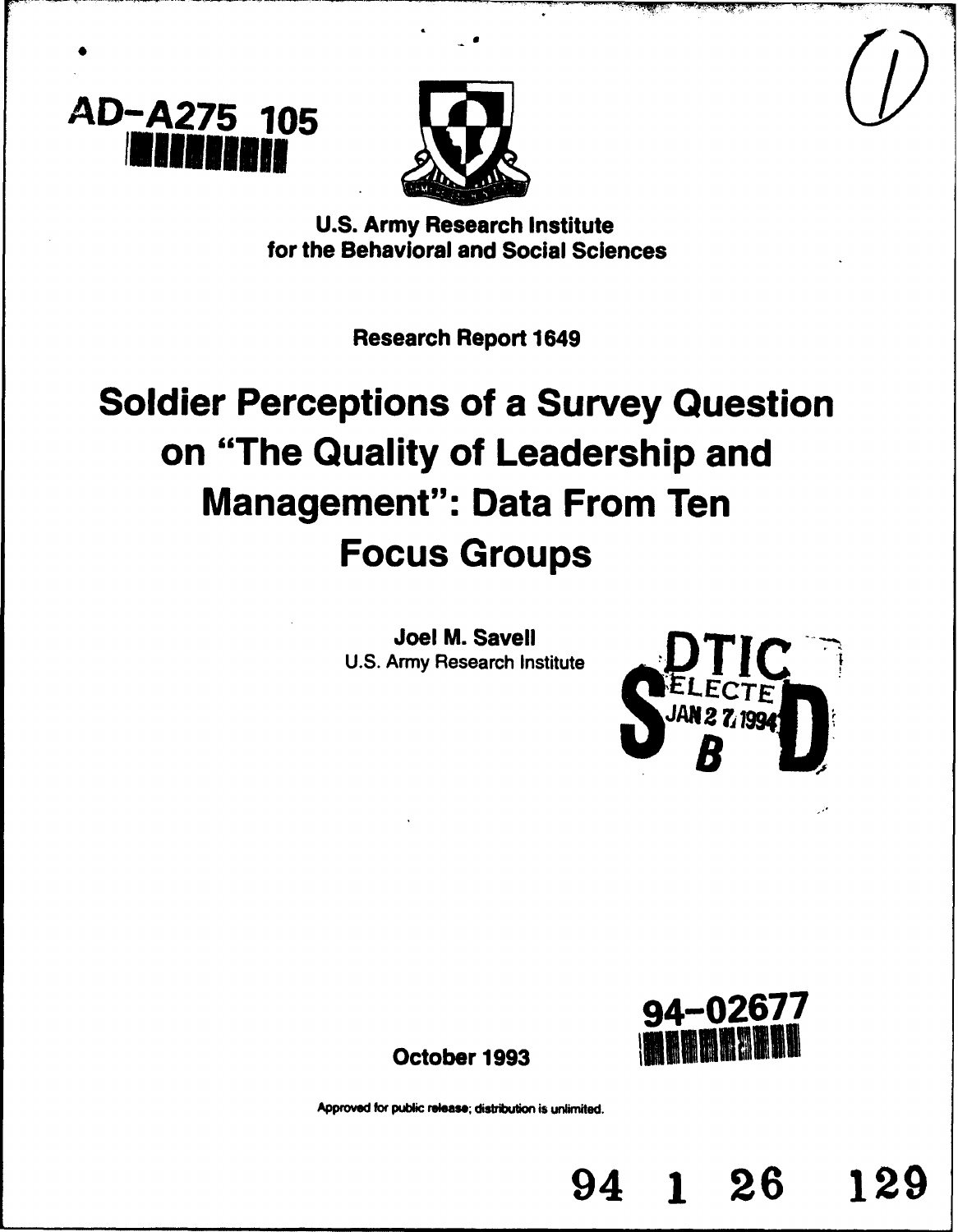## **U.S.** ARMY RESEARCH INSTITUTE FOR THE BEHAVIORAL **AND SOCIAL SCIENCES**

## A Field Operating Agency Under the Jurisdiction of the Deputy Chief of Staff for Personnel

EDGAR M. **JOHNSON Director** 

Technical review by

Steve Fugita Laurel W. Oliver Morris Peterson

**NOTICES** ION: Frimary distribution of this report has been made by ARI. Please addres **DISTRIBUT**  $f$  reports to: U.S. **of**ning di **Army Research Institute for the Behavioral and** stribilion d **T**N: PER .., Alcxain **Ejsenhowe** ina, Virginia 2

**FINAL DISPOSITION:** This report may be destroyed when it is no longer needed. Please do not return it to the U.S. Army Research Institute for the Behavioral and Social Sciences.

NOTE: The findings in this report are not to be construed as an official Department of the Army position, unless so designated by other authorized documents.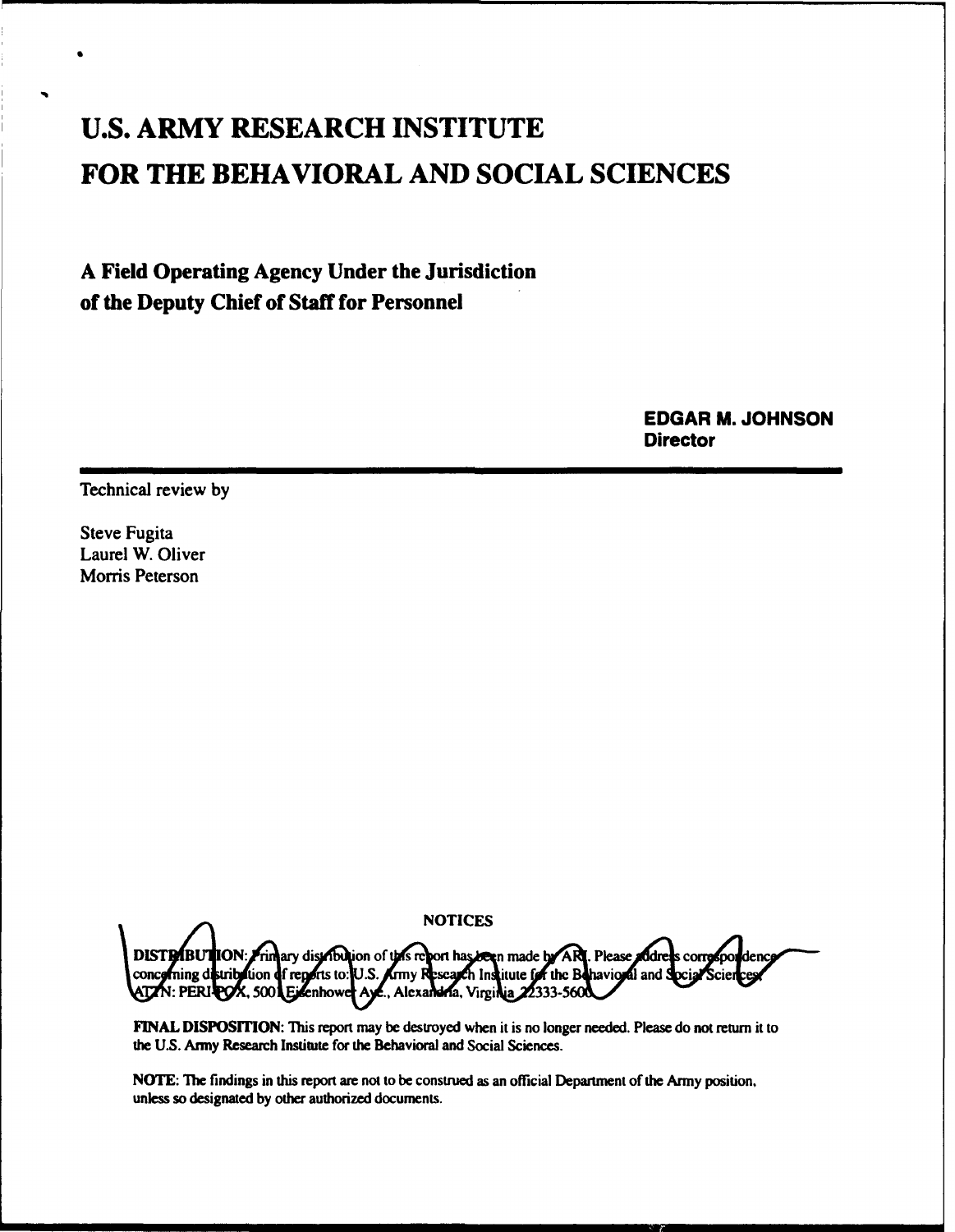| <b>REPORT DOCUMENTATION PAGE</b>                                                                                                                                                                                                                                                                                                                                                                                                                                                                                                   | <b>Ferm Approved</b><br><b>OMB No. 0704-0188</b>                   |                                                                   |                                                                                                                                                                                                                                                                                                                                                                                                                                        |
|------------------------------------------------------------------------------------------------------------------------------------------------------------------------------------------------------------------------------------------------------------------------------------------------------------------------------------------------------------------------------------------------------------------------------------------------------------------------------------------------------------------------------------|--------------------------------------------------------------------|-------------------------------------------------------------------|----------------------------------------------------------------------------------------------------------------------------------------------------------------------------------------------------------------------------------------------------------------------------------------------------------------------------------------------------------------------------------------------------------------------------------------|
|                                                                                                                                                                                                                                                                                                                                                                                                                                                                                                                                    |                                                                    |                                                                   | Public regorung burden for this collection of information is estimate to average 1 hour per response, including the time for reviewing instructions, searching easting data sources,<br>collection of information, including sugg                                                                                                                                                                                                      |
| 1. AGENCY USE ONLY (Leave biank)                                                                                                                                                                                                                                                                                                                                                                                                                                                                                                   | 2. REPORT DATE<br>1993, October                                    | 3. REPORT TYPE AND DATES COVERED<br>Final                         | $Feb 93 - Jul 93$                                                                                                                                                                                                                                                                                                                                                                                                                      |
| 4. TITLE AND SUBTITLE<br>Soldier Perceptions of a Survey Question on "The<br>Quality of Leadership and Management": Data From<br>Ten Focus Groups<br>6. AUTHOR(S)<br>Savell, Joel M.                                                                                                                                                                                                                                                                                                                                               |                                                                    |                                                                   | <b>5. FUNDING NUMBERS</b><br>62785A<br>791<br>1321<br>HO1                                                                                                                                                                                                                                                                                                                                                                              |
| 7. PERFORMING ORGANIZATION NAME(S) AND ADDRESS(ES)<br>U.S. Army Research Institute for the Behavioral and<br>Social Sciences<br>ATTN: PERI-RG<br>5001 Eisenhower Avenue<br>Alexandria, VA 22333-5600<br>9. SPONSORING/MONITORING AGENCY NAME(S) AND ADDRESS(ES)                                                                                                                                                                                                                                                                    |                                                                    |                                                                   | <b>8. PERFORMING ORGANIZATION</b><br><b>REPORT NUMBER</b><br>ARI Research Report<br>1649<br>10. SPONSORING / MONITORING<br>AGENCY REPORT NUMBER                                                                                                                                                                                                                                                                                        |
| <b>11. SUPPLEMENTARY NOTES</b>                                                                                                                                                                                                                                                                                                                                                                                                                                                                                                     |                                                                    |                                                                   |                                                                                                                                                                                                                                                                                                                                                                                                                                        |
|                                                                                                                                                                                                                                                                                                                                                                                                                                                                                                                                    |                                                                    |                                                                   |                                                                                                                                                                                                                                                                                                                                                                                                                                        |
| <b>12a. DISTRIBUTION/AVAILABILITY STATEMENT</b><br>Approved for public release;                                                                                                                                                                                                                                                                                                                                                                                                                                                    |                                                                    |                                                                   | <b>12b. DISTRIBUTION CODE</b>                                                                                                                                                                                                                                                                                                                                                                                                          |
| distribution is unlimited.                                                                                                                                                                                                                                                                                                                                                                                                                                                                                                         |                                                                    |                                                                   |                                                                                                                                                                                                                                                                                                                                                                                                                                        |
| 13. ABSTRACT (Maximum 200 words)<br>tion of a particular survey item (one that had been used in several recent<br>surveys) and, if they do, what some of those differences are. The research was<br>soldiers how satisfied or dissatisfied they are with "the quality of leadership<br>to "very dissatisfied." Forty officers and enlisted personnel, meeting in small<br>in a follow-up discussion of those interpretations. Several generalizations<br>(hypotheses) are suggested, along with some recommendations for revision. |                                                                    |                                                                   | This research sought to determine whether soldiers differ in their interpreta-<br>designed less to test ideas (or hypotheses) than to generate them. The item asked<br>and management" and provided four response alternatives ranging from "very satisfied"<br>groups that were homogeneous in rank, completed the survey, responded to a 2-item<br>questionnaire concerning their interpretations of the item, and then participated |
| <b>14. SUBJECT TERMS</b><br>Leadership<br>Survey<br>Focus groups                                                                                                                                                                                                                                                                                                                                                                                                                                                                   |                                                                    |                                                                   | <b>15. NUMBER OF PAGES</b><br>25<br><b>16. PRICE CODE</b>                                                                                                                                                                                                                                                                                                                                                                              |
| 17. SECURITY CLASSIFICATION<br>OF REPORT<br>Unclassified                                                                                                                                                                                                                                                                                                                                                                                                                                                                           | <b>18. SECURITY CLASSIFICATION</b><br>OF THIS PAGE<br>Unclassified | <b>19. SECURITY CLASSIFICATION</b><br>OF ABSTRACT<br>Unclassified | <b>20. LIMITATION OF ABSTRACT</b><br>Unlimited.                                                                                                                                                                                                                                                                                                                                                                                        |
| NSN 7540-01-280-5500                                                                                                                                                                                                                                                                                                                                                                                                                                                                                                               |                                                                    |                                                                   | Standard Form 298 (Rev. 2-89)<br>Prescribed by ANSI Std. 239-18                                                                                                                                                                                                                                                                                                                                                                        |

í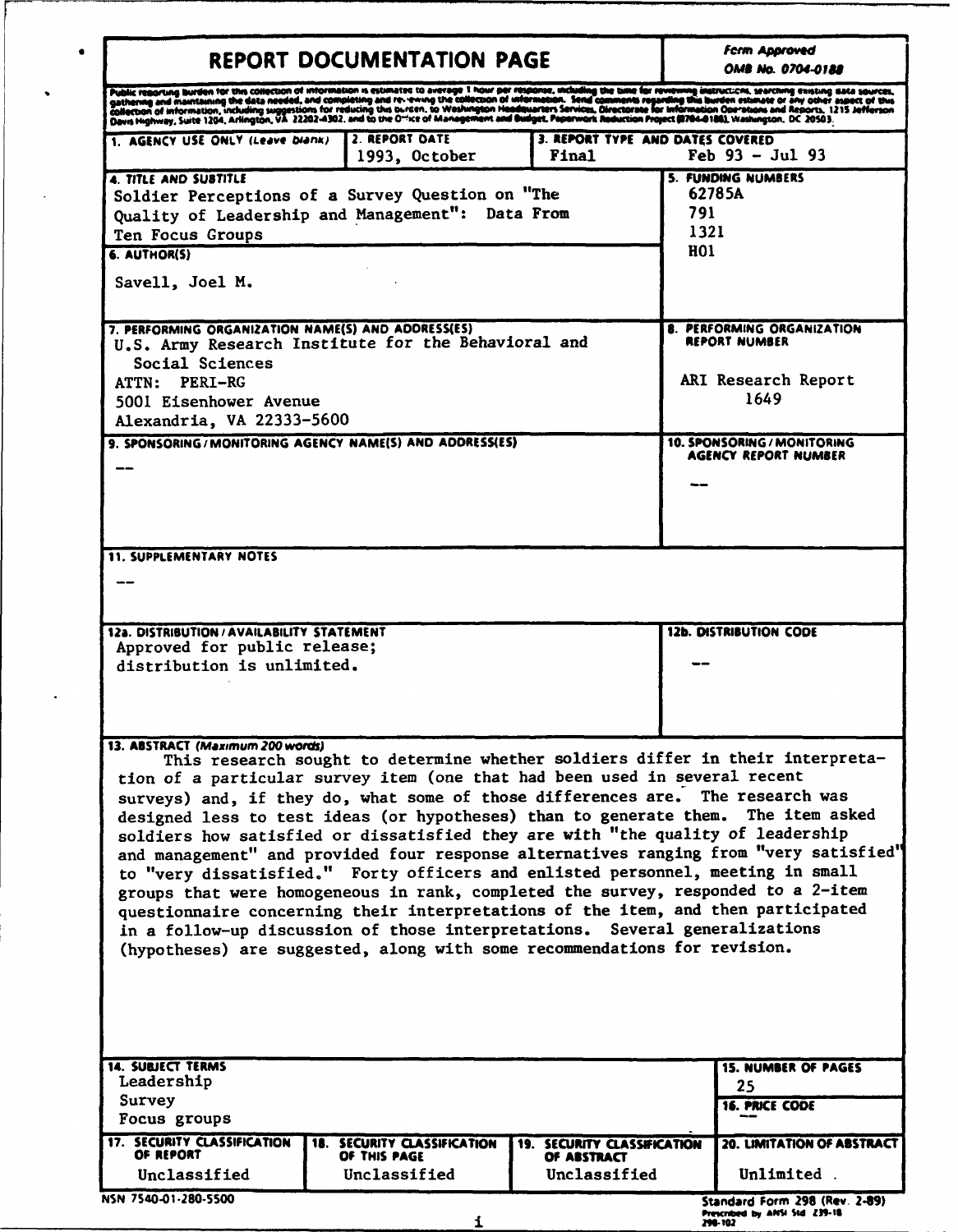Research Report 1649

## Soldier Perceptions of a Survey Question on "The Quality of Leadership and Management": Data From Ten Focus Groups

Joel M. Savell U.S. Army Research Institute

## Manpower and Personnel Policy Research Technical Area Clinton B. Walker, Acting Chief

## Manpower and Personnel Research Division Zita M. Simutis, Director

U.S. Army Research Institute for the Behavioral and Social Sciences 5001 Eisenhower Avenue, Alexandria, Virginia 22333-5600

> Office, Deputy Chief of Staff for Personnel Department of the Army

## October 1993

**20162785A791**

Army Project Number Manpower, Personnel, and Training

Approved for public release; distribution is unlimited.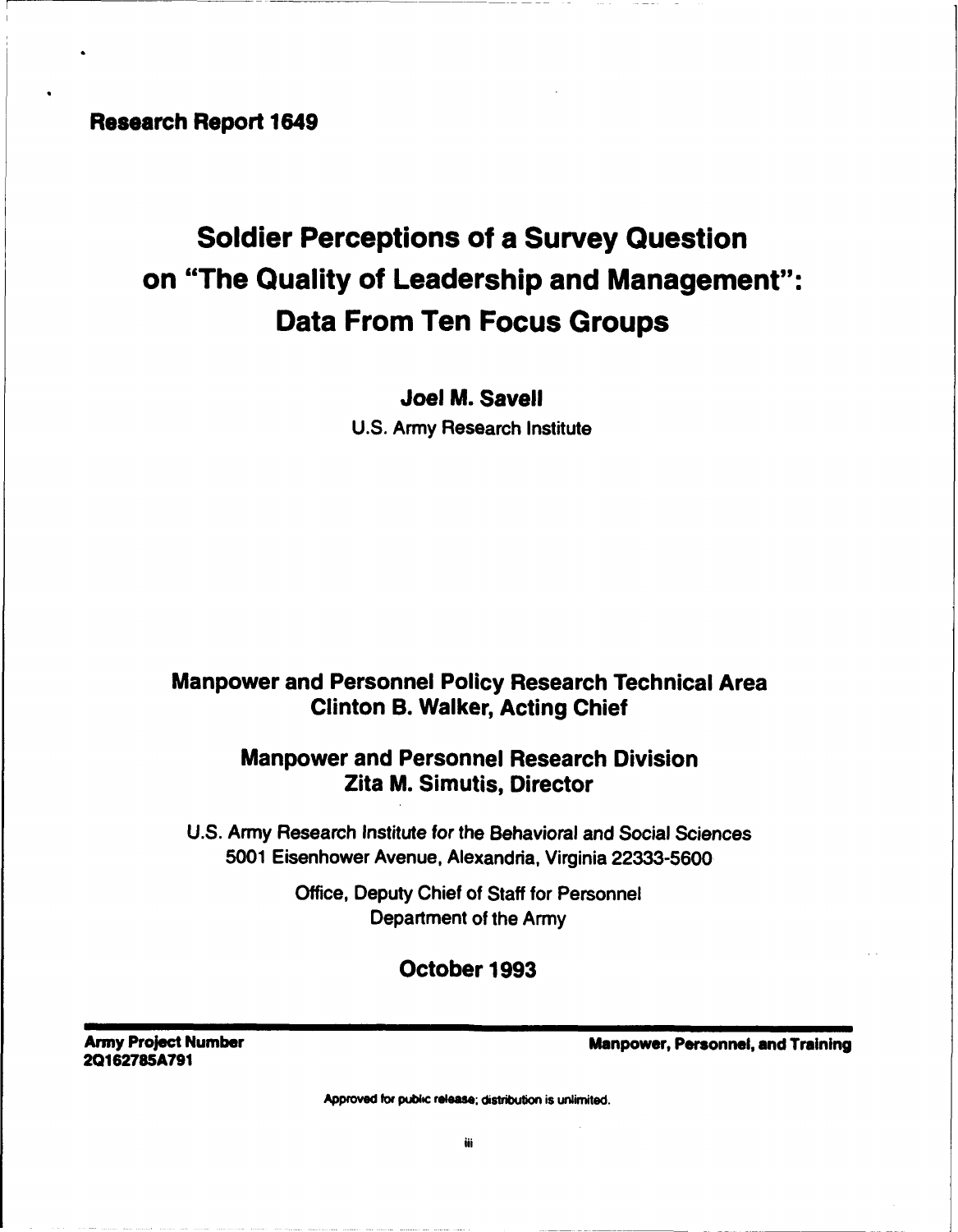This research presents evidence that soldiers differ markedly in how they interpret a particular questionnaire item that has been used in several recent surveys. The item asks respon- dents to say, based on their Army experience, how satisfied or dissatisfied they are with the "quality of leadership and management."

The reason for the Army's interest in this item is that large percentages of enlisted personnel have indicated in their response to the item that they are "dissatisfied" or "very dissatisfied." The problem is that the item's terms of reference ("leadership and management") are extremely broad, and it has been difficult to know what soldiers had in mind when they responded.

As a result of this research, and in accord with the report's recommendations, the Army Personnel Survey Office and the Leadership Branch of the Office of the Deputy Chief of Staff for Personnel are considering revising the item before using it again.

EDGAR M. JOHNSON

Director

**D"17** QUALITY INSPECTED **8**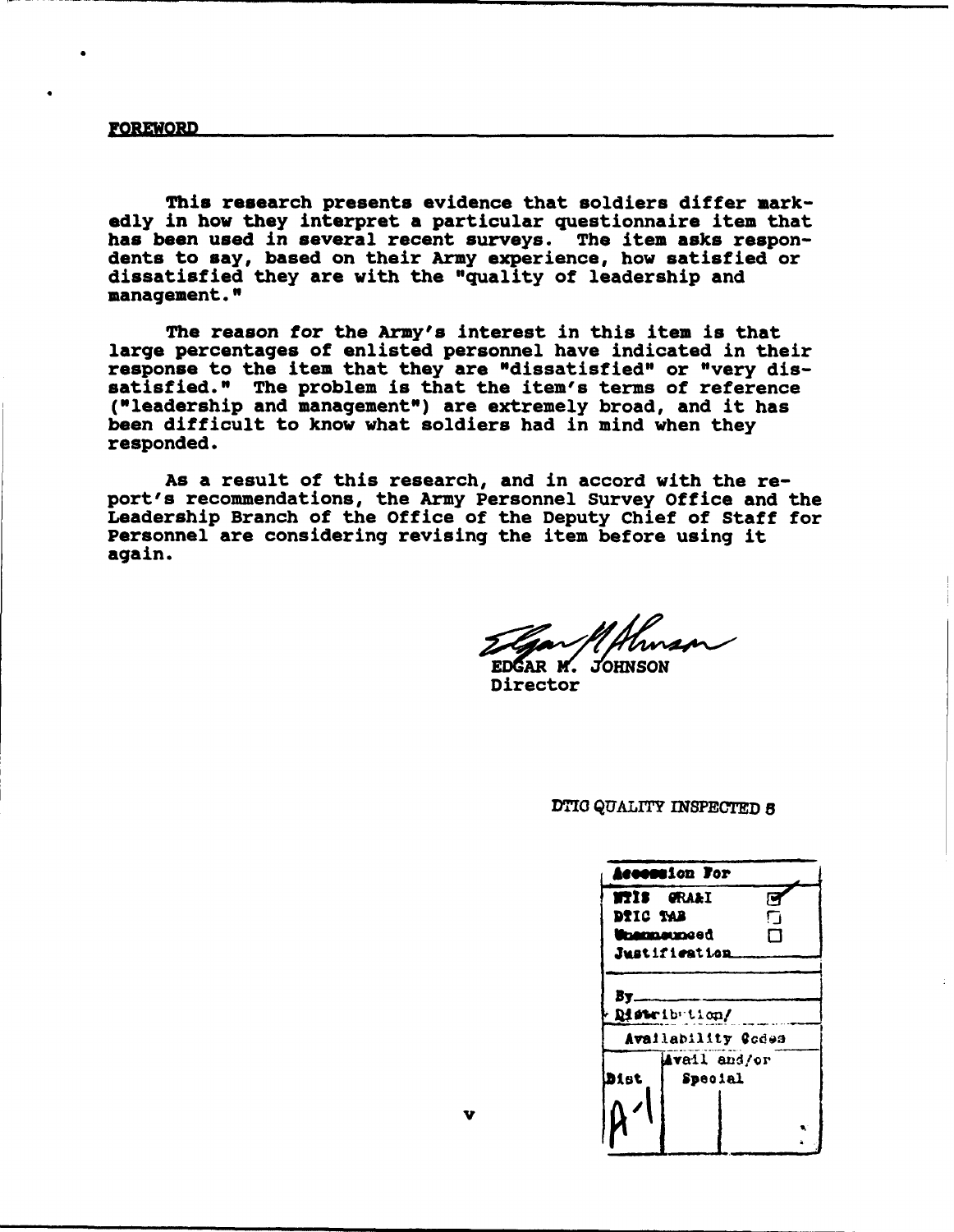ACKNOWLEDGMENTS

The author thanks Steve Fugita, Laurel Oliver, and Morris Peterson for their helpful comments on an earlier draft of this report.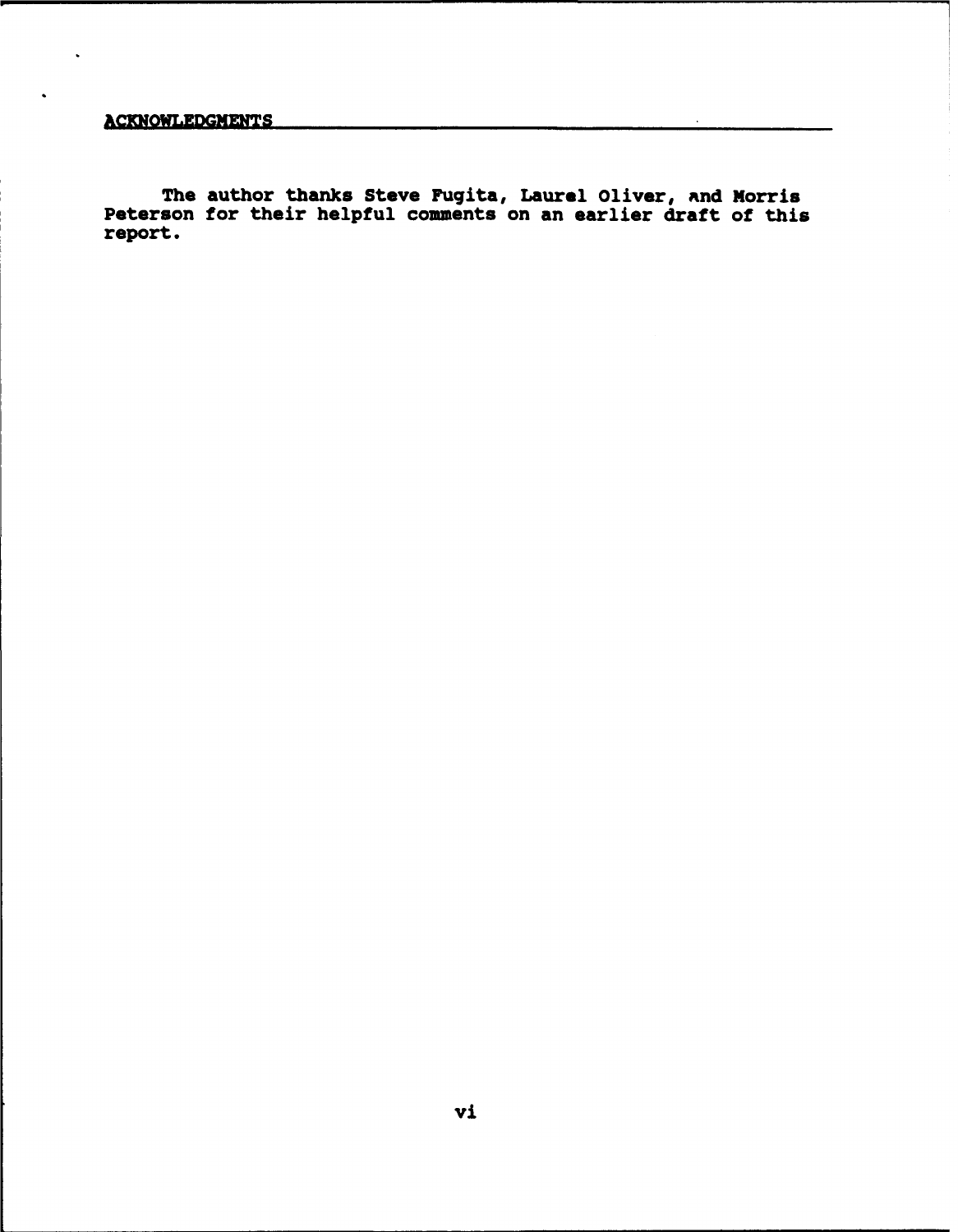SOLDIER PERCEPTIONS OF A SURVEY QUESTION ON "THE QUALITY OF LEADERSHIP AND MNAGEMENT": DATA FROM TEN FOCUS GROUPS

#### EXECUTIVE SUMMARY

#### Requirement:

The goal of this research was to provide evidence on how soldiers interpret a particular survey item. The item has been used in several recent surveys and, because of its subject matter, is of considerable interest to the Army. In this item, soldiers are asked to say, based on their experience in the Army, "how satisfied or dissatisfied" they are with the "quality of leadership and management." Respondents are offered four response alternatives: Very Satisfied, Satisfied, Dissatisfied, and Very Dissatisfied. The reason for the interest in this item is that large percentages of enlisted personnel (in a recent survey, 55% of the lower-ranking enlisted) have indicated in their response to the item that they were "dissatisfied" or "very dissatisfied." Unfortunately, the item's terms of reference-- "leadership and management"--are extremely broad; it is difficult to know what soldiers have in mind when they mark one of the alternatives.

#### Procedure:

Ten small groups of officers and enlisted personnel, homogeneous in rank, completed a 2-item questionnaire asking about their interpretations of a satisfaction-with-leadership-andmanagement item they had recently completed as part of a larger survey. The investigator then conducted, in each of the groups,<br>a group interview using standard focus group procedures. The a group interview using standard focus group procedures. approach was that of "retrospective introspection," in which the participants were asked what had been in their minds when (an hour or so earlier) they had responded to the survey item. Data hour or so earlier) they had responded to the survey item. were obtained from participants' responses to the 2-item questionnaire, supplemented by the discussion leader's notes.

#### Findings:

The participants interpreted the survey item in markedly different ways. Depending on the level of the respondent, referent persons were mostly junior NCOs, senior **NCOs,** company grade officers, or field grade officers rather than being equally distributed across the several levels. In the case of NCOs, however, there appeared to be an equal tendency to think of officers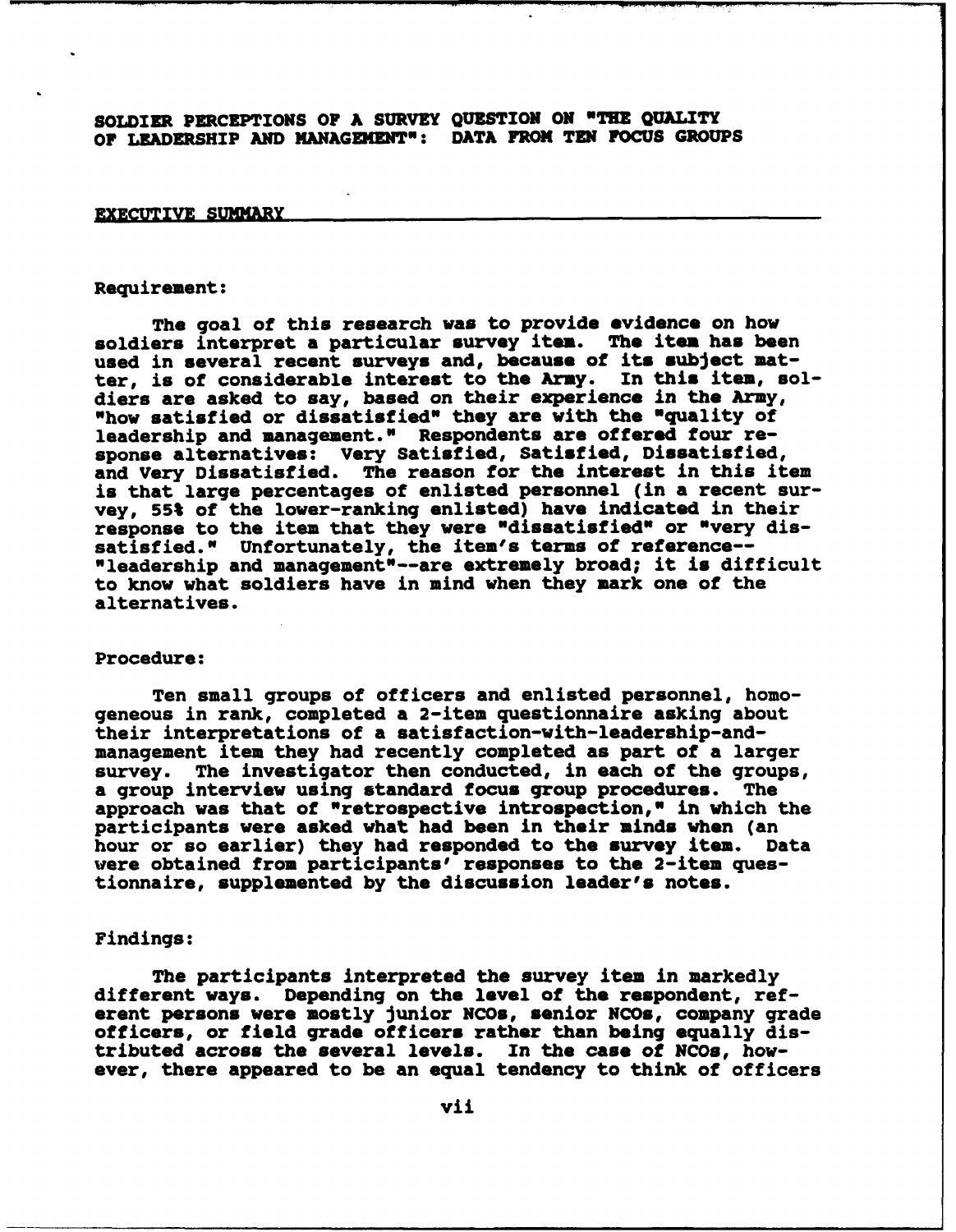and of other NCOs. There was (with some exceptions) a tendency for participants to select referent leaders at the next higher level from themselves. This meant, as a minimum, their present boss, but typically it included one or more bosses from the re-<br>cent past. Participants differed in how much difficulty they has Participants differed in how much difficulty they had in responding to the survey item, and one of the factors determining this difficulty seemed to be the number and diversity of individuals participants took into account in deciding how they would respond. Finally, participants differed in the kind of behaviors (i.e., whether it was mainly leadership-type behaviors or mainly management-type behaviors) that they brought to mind. That is, one or the other of these types of behavior tended to be given more weight depending on the respondent's job situation. In a combat or simulated-combat situation, however, all agreed that leadership-type skills would play a relatively larger part in their response.

#### Utilization of Findings:

The Army Personnel Survey office and the Leadership Branch of the Human Resources Directorate of the Office of the Deputy Chief of Staff for Personnel will consider revising the item as recommended in the report.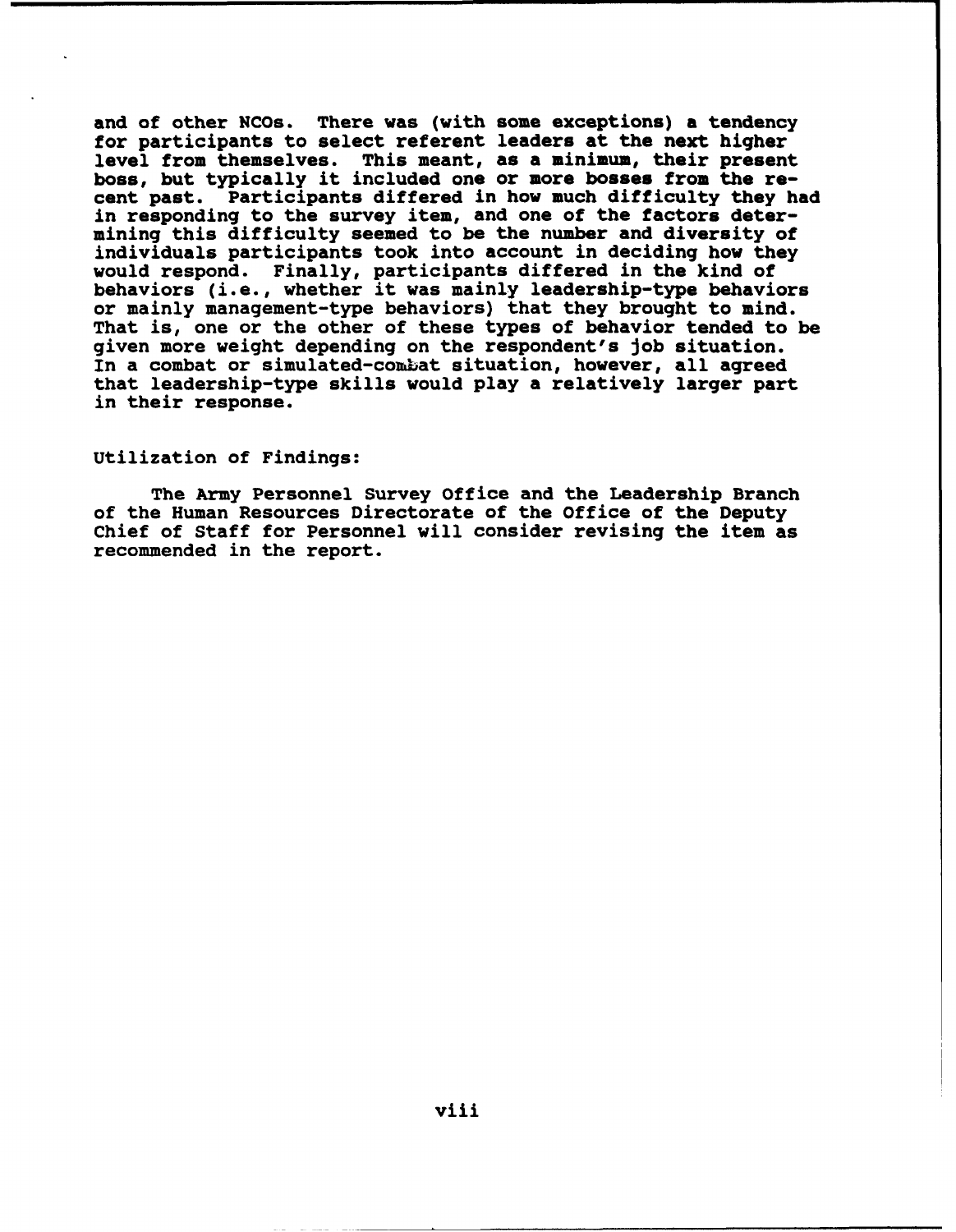### SOLDIER PERCEPTIONS OF A SURVEY QUESTION ON "THE QUALITY OF LEADERSHIP AND MANAGEMENT\*: DATA FROM TEN FOCUS GROUPS

 $\ddot{\phantom{0}}$ 

| <b>CONTENTS</b>                                   |                                                                                            |  |                     |                |                                                                                                       |                     |                                   |   |  |                               |  |   |                         |
|---------------------------------------------------|--------------------------------------------------------------------------------------------|--|---------------------|----------------|-------------------------------------------------------------------------------------------------------|---------------------|-----------------------------------|---|--|-------------------------------|--|---|-------------------------|
|                                                   |                                                                                            |  |                     |                |                                                                                                       |                     |                                   |   |  |                               |  |   | Page                    |
| <b>INTRODUCTION</b>                               |                                                                                            |  |                     |                |                                                                                                       |                     |                                   |   |  |                               |  |   | 1                       |
|                                                   | The Problem $\ldots \ldots \ldots \ldots \ldots \ldots \ldots$                             |  |                     |                |                                                                                                       |                     |                                   |   |  |                               |  |   | $\mathbf{1}$            |
|                                                   | Objective                                                                                  |  |                     |                |                                                                                                       |                     |                                   |   |  |                               |  |   | $\overline{2}$          |
| <b>METHOD</b>                                     |                                                                                            |  |                     |                |                                                                                                       |                     |                                   |   |  |                               |  |   | $\overline{2}$          |
|                                                   |                                                                                            |  |                     |                |                                                                                                       |                     |                                   |   |  |                               |  |   | $\mathbf{2}$            |
|                                                   |                                                                                            |  |                     |                |                                                                                                       |                     |                                   |   |  |                               |  |   | $\overline{\mathbf{3}}$ |
|                                                   | Procedure                                                                                  |  |                     |                |                                                                                                       |                     |                                   |   |  |                               |  |   | $\overline{\mathbf{3}}$ |
| RESULTS                                           |                                                                                            |  |                     |                |                                                                                                       | $\bullet$ $\bullet$ |                                   | . |  |                               |  |   | 5                       |
|                                                   | Who/What the Respondents Had in Mind $\ldots$                                              |  |                     |                |                                                                                                       |                     |                                   |   |  |                               |  |   | $5\phantom{1}$          |
|                                                   | Perceived Difficulty of the Survey Item                                                    |  |                     |                |                                                                                                       |                     |                                   |   |  |                               |  |   | 8                       |
|                                                   | Leadership and/or Management                                                               |  |                     |                |                                                                                                       |                     |                                   |   |  |                               |  |   | 11                      |
| <b>DISCUSSION</b>                                 |                                                                                            |  | .                   |                |                                                                                                       |                     |                                   |   |  |                               |  |   | 11                      |
| GENERALIZATIONS                                   |                                                                                            |  | $\bullet$ $\bullet$ |                | .                                                                                                     |                     |                                   |   |  | $\bullet$ $\bullet$ $\bullet$ |  |   | 11                      |
| RECOMMENDATIONS                                   |                                                                                            |  |                     |                | $\begin{array}{cccccccccccccc} \bullet & \bullet & \bullet & \bullet & \bullet & \bullet \end{array}$ |                     | <b>Contract Contract Contract</b> |   |  |                               |  | . | 12                      |
| <b>REFERENCES</b>                                 |                                                                                            |  |                     |                |                                                                                                       | $\bullet$ $\bullet$ | $\bullet$                         |   |  |                               |  |   | 15                      |
| <b>APPENDIX:</b>                                  | RESPONSES TO QUESTIONS 1 AND 2 (TABLE 1), SHOWN<br>SEPARATELY BY RESPONDENT POSITION/RANK  |  |                     |                |                                                                                                       |                     |                                   |   |  |                               |  |   | 17                      |
|                                                   |                                                                                            |  |                     | LIST OF TABLES |                                                                                                       |                     |                                   |   |  |                               |  |   |                         |
| Table 1. Questions Addressing the Leadership Item |                                                                                            |  |                     |                |                                                                                                       |                     |                                   |   |  |                               |  |   |                         |
|                                                   | 2. Number and Grade(s) of Participants in Each                                             |  |                     |                |                                                                                                       |                     |                                   |   |  |                               |  |   | 6                       |
|                                                   | 3. Mean and Standard Deviation of Responses<br>to Two Items Concerning the Survey Question |  |                     |                |                                                                                                       |                     |                                   |   |  |                               |  |   | $\overline{\mathbf{z}}$ |
|                                                   | 4. Distribution of Responses to Questionnaire<br>Item 1 $\cdots$ , $\cdots$                |  |                     |                |                                                                                                       |                     |                                   |   |  |                               |  |   | $\mathbf{9}$            |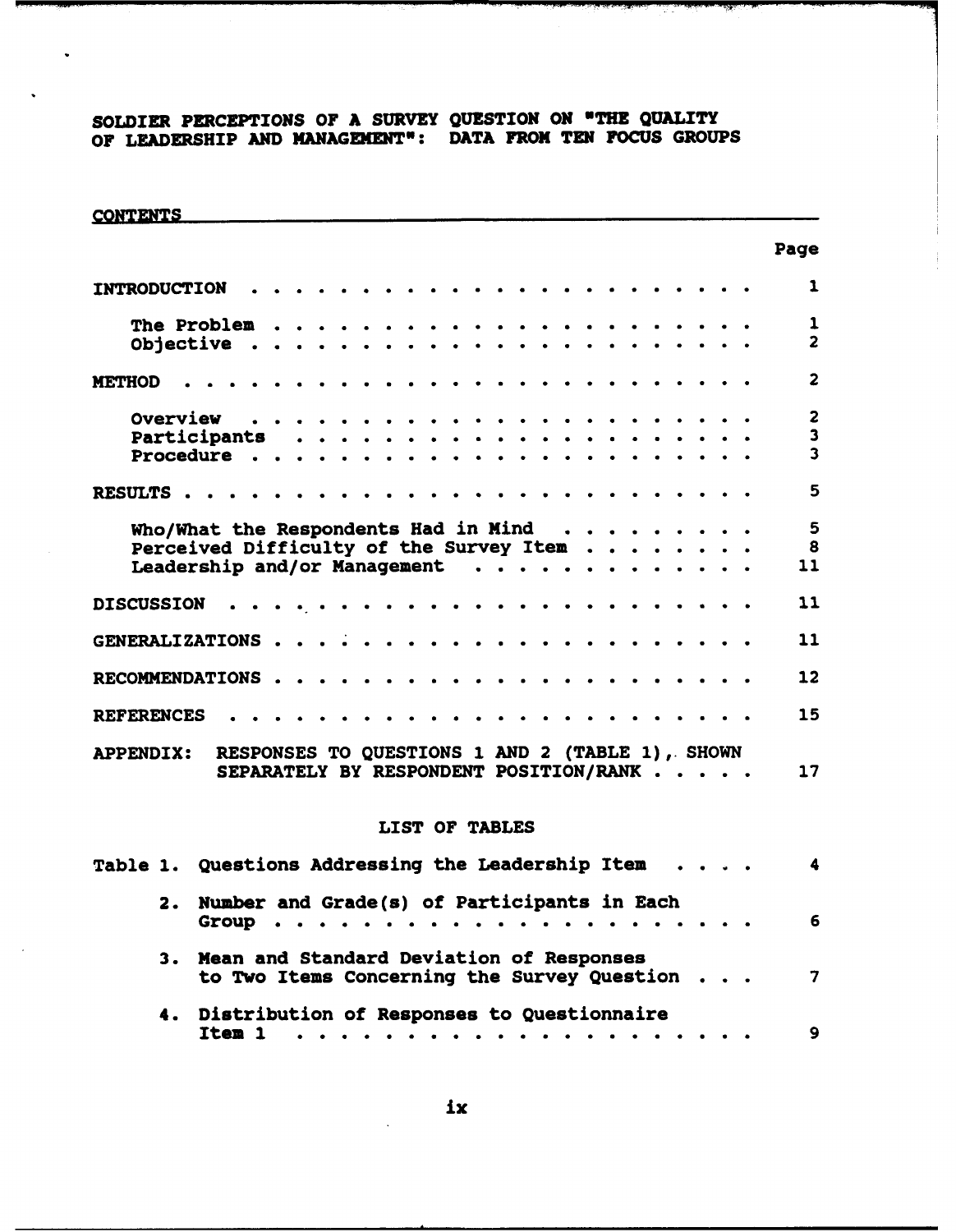**CONTENTS** (Continued)

## Table 5. Ranked Means of Difficulty in Rating Satisfaction by Members of Specified Respondent Groups and Standard Deviations of Coded Leader Levels Chosen by Members of These Groups . **. . . . . . . . . . . . . . .** . <sup>10</sup>

Page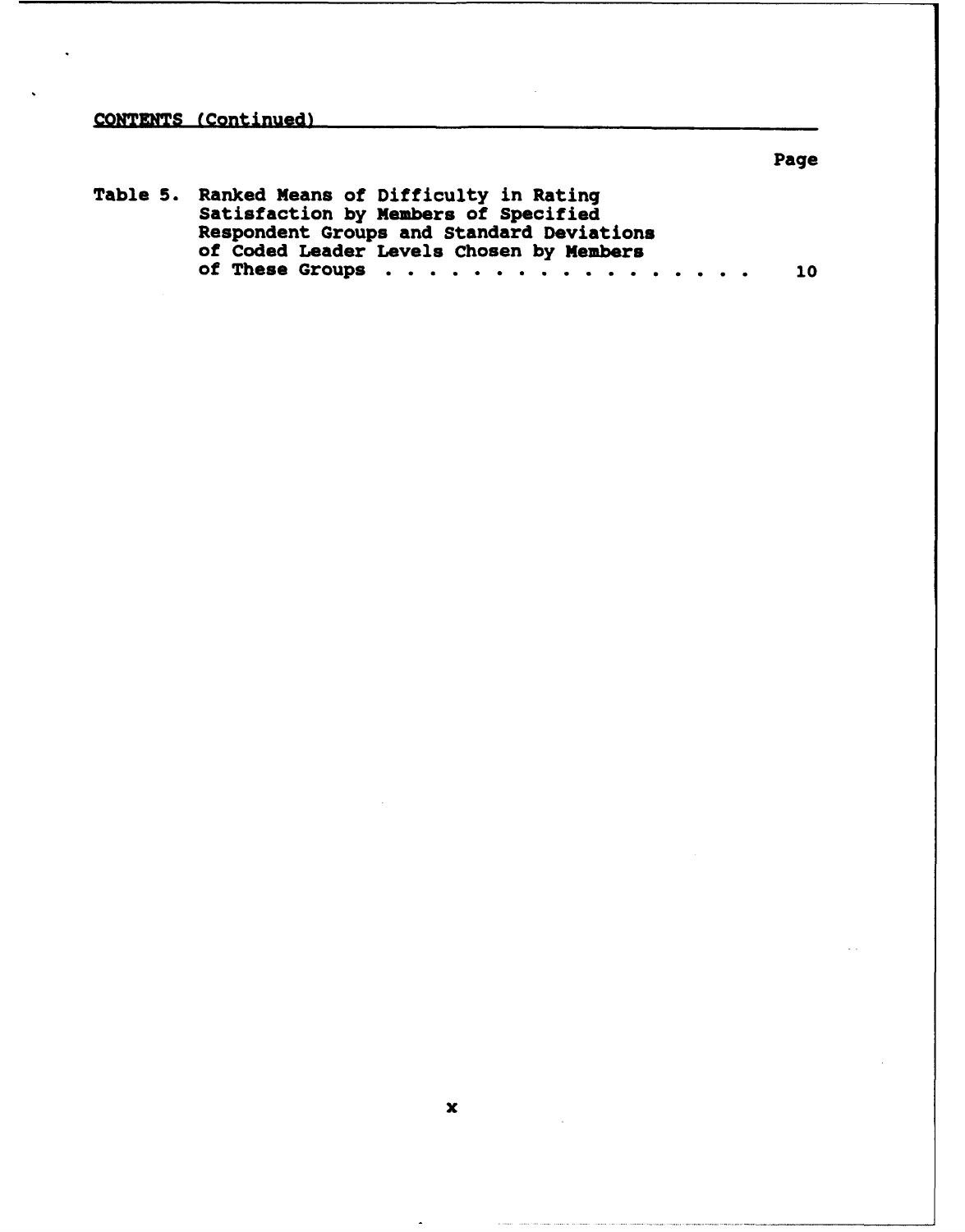#### SOLDIER PERCEPTIONS OF A SURVEY QUESTION ON "THE QUALITY OF LEADERSHIP AND MANAGEMENT": DATA FROM TEN FOCUS GROUPS

#### INTRODUCTION

This report sets forth the results of an exploratory investigation into how soldiers interpret a particular survey item. The item has been used in several recent surveys and, because of its subject matter, is of considerable interest to the<br>Army. In this item soldiers are asked to say, based on their In this item soldiers are asked to say, based on their experience in the Army, "how satisfied or dissatisfied" they are with the "Quality of Leadership and Management." Respondents are offered four response alternatives: Very Satisfied, Satisfied, Dissatisfied, and Very Dissatisfied.

#### The Problem

The item is usually presented as one of a large number of similarly formatted items, with respondents being asked how satisfied or dissatisfied they are with such things as "amount of enjoyment from my job," "geographic location of jobs," and "access to education/training," as well as "quality of leadership and management." The reason for being interested in the satisfaction-with-the-quality-of-leadership-and-management item is that large percentages of enlisted personnel (in a recent Armywide Survey, 55% of the lower-ranking enlisted and 48% of the junior  $NCOs$ <sup>1</sup> have indicated in their responses to this item that they were "dissatisfied" or "very dissatisfied."<sup>2</sup> In views of the considerable institutional attention given to leadership (see Headquarters, Department of the Army, 1990), reflecting the fact that an institution like the Army cannot function without it, the item clearly addresses an important issue. Unfortunately, the item's terms of reference ("leadership and management") are extremely broad; and it is difficult to know what soldiers have in mind when they mark one of the response alternatives.<sup>3</sup> For example, when soldiers say they are "satisfied" or "dissatisfied" with the quality of leadership and management the reader or user of these data cannot tell who or what it is that the soldiers are

'Data from the fall-1993 Sample Survey of Military Personnel<br>') conducted by the Army Personnel Survey Office. In the (SSMP) conducted by the Army Personnel Survey Office. present (nonprofitability) sample the corresponding percentages were 64% and 60%.

2The questionnaire included two other items on leadership ("amount of respect from superiors" and "level of competence of supervisors"). Neither of these items, however, showed the high percentages of dissatisfaction shown by the "quality of leadership and management" item.

<sup>3</sup>For a discussion of this kind of problem, see Fowler, 1992; Payne, 1951; Schuman & Presser, 1981; Tanur, 1992.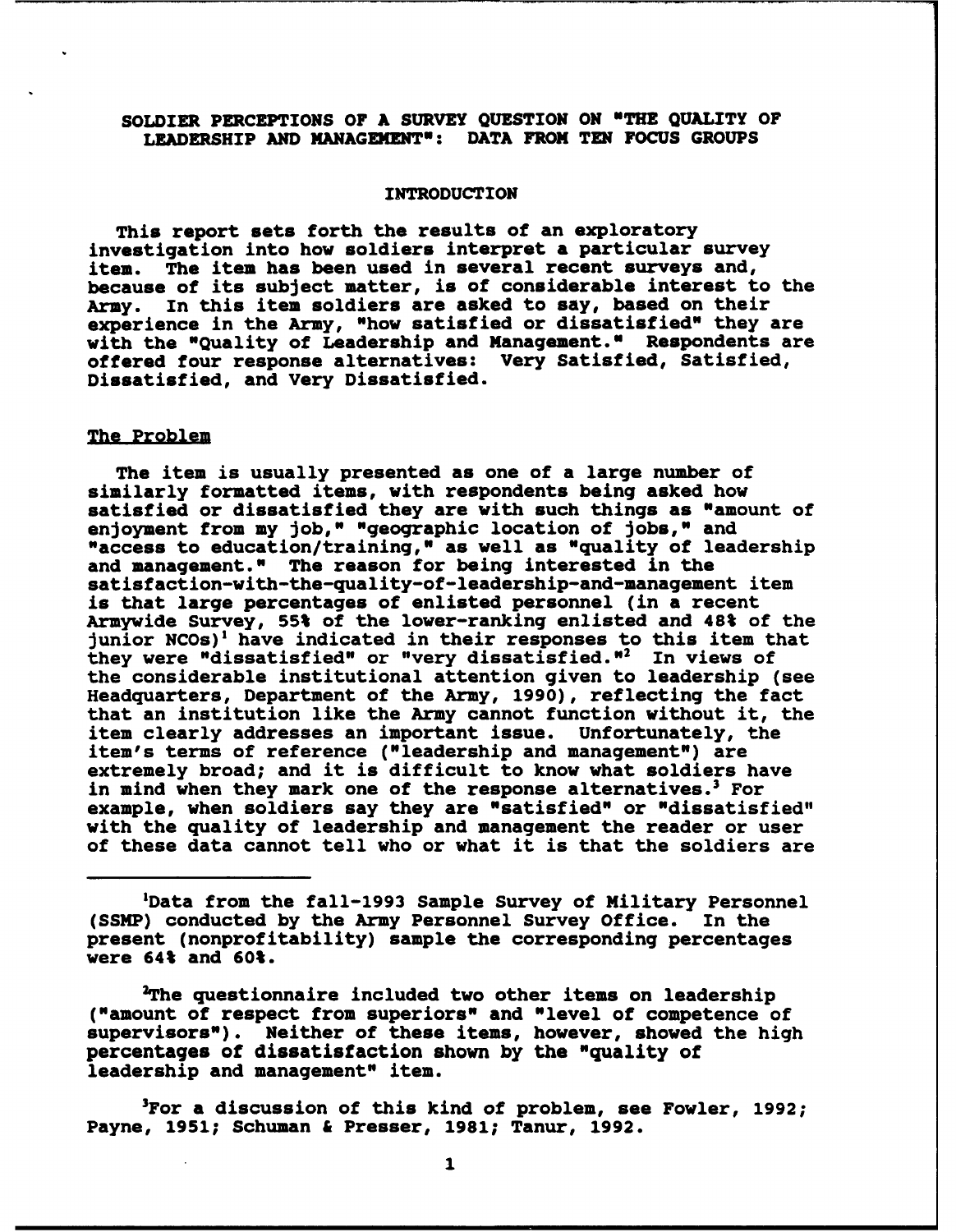with the quality of leadership and management the reader o. user of these data cannot tell who or what it is that the soldiers are satisfied or dissatisfied with. Is it some generalized concept of "Army leadership and management"? Is it the soldiers' immediate supervisor? Is it their last two or three immediate supervisors (with satisfactions/dissatisfactions somehow averaged over the individuals referred to)? Is it their leader or commander two levels higher? Is it (in the case of respondents who are themselves leaders) a composite of the leaders with whom they currently interact--either at their own level or the level immediately below?

There are other ways in which the wording of this item makes difficult to know what the responses mean. The item refers it difficult to know what the responses mean. not just to leadership and not just to management (which are different things) but to both; and when soldiers indicate their degree of satisfaction or dissatisfaction there is no way of knowing whether they are thinking mainly of leadership skills, mainly of management skills, both about equally, or leadership skills in the case of some leaders and management skills in the case of other leaders. Also, it is not clear whether soldiers, when they mark their response, are giving special weight to a particular (leadership or management) skill in making their judgments and, if so, what that (leadership or management) skill is.

#### Qbjective

As indicated above, the item is ambiguous in several respects;<sup>4</sup> and one would expect, because of this ambiguity, that different soldiers would interpret the item in different ways. The present investigation sought to determine whether this is indeed the case--i.e., whether soldiers differ in the interpretations they give to the item and, if they do, what some of these interpretations are. The research was designed less to test ideas than to generate them.

#### METHOD

#### **Overview**

The procedure was fairly simple. Participants completed a 2 item questionnaire asking about their interpretations of a satisfaction-with-the-quality-of-leadership-and-management item they had completely shortly before as part of a larger survey and

 $\overline{A}$  the ambient paper of this is in a recent paper of the ambient paper. The cent paper of the also in a recent paper of the ambient paper of the cent paper of the ambient paper of the cent paper of the cent paper of

The ambiguity of this item was noted also in a recent paper<br>by Hay and Tremble (1992, October).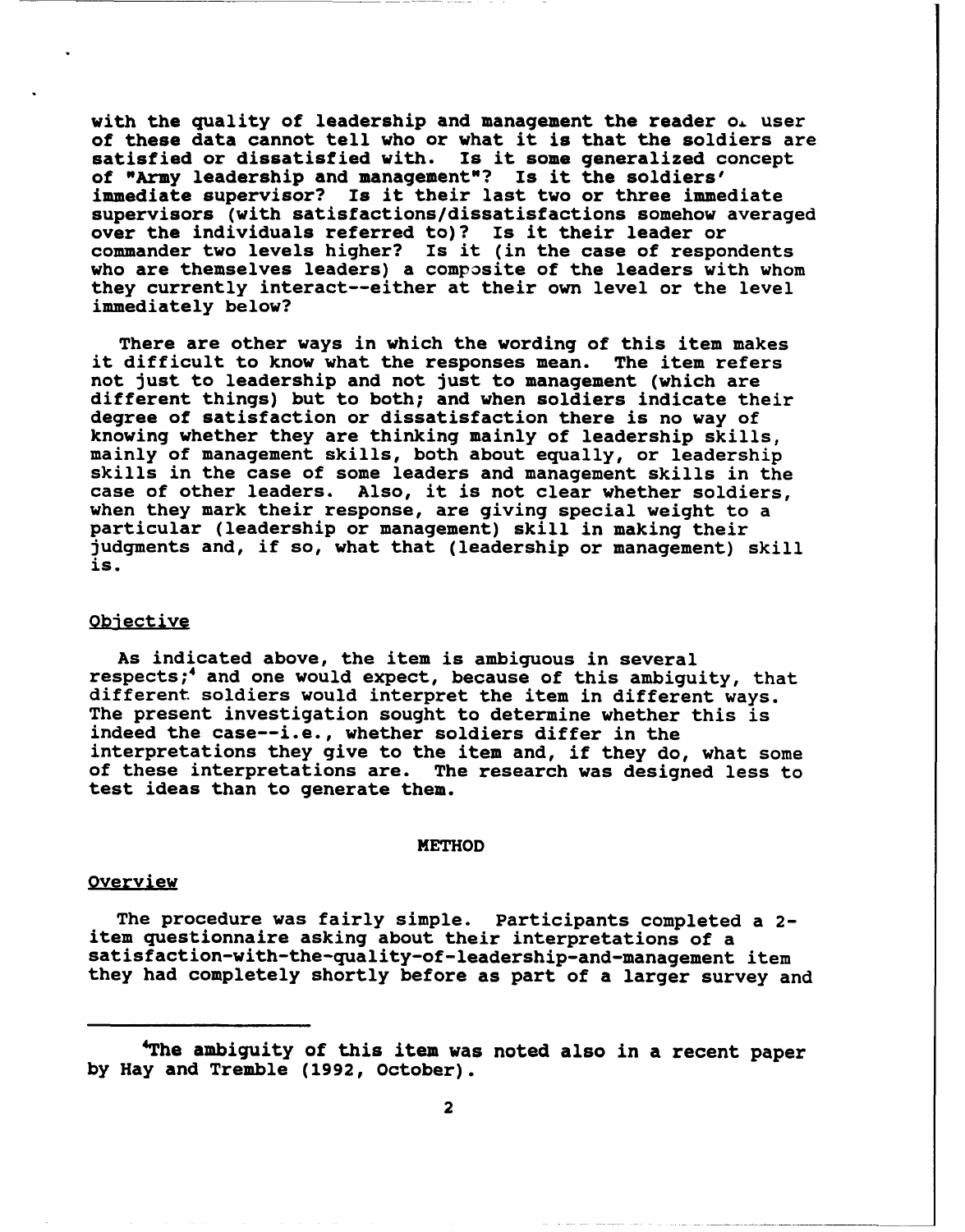then took part in an approximately-20-minute follow-up discussion of these interpretations.<sup>5</sup>

#### Participants

Participants were 40 soldiers, 16 officers and 24 enlisted personnel, as shown below:

- \* 6 captains (03)
- \* 10 lieutenants (01-02)
- 3 senior NCOs **(E8)**
- 10 junior NCOs (E6)
- \* **11** junior enlisted (E2-E4)

Thirty were male, and ten were female.

 $\bullet$ 

#### Procedure

In each of 10 groups the Investigator administered a standard Army survey instrument containing, as one of its items, an item asking respondents how satisfied or dissatisfied they were with the "Quality of Leadership and Management". After an extended discussion of some other issues (see footnote 5), group members were given a brief, 2-item questionnaire (Table 1) asking how difficult they had found the satisfaction-with-the-quality-of leadership-and-management item and what level of leadership they had in mind when they responded to it. After they completed this questionnaire and returned it to the Investigator, the

The reason for the relatively small amount of time devoted to this investigation was that it was "piggybacked" onto another (previously-planned) investigation, "confidentiality issues in Army surveys", and the first three-quarters of each session focused on surveys", and the first three-quarters of each session focused of<br>these confidentiality issues. Each session lasted a total of about 2 hours and consisted of the following: (a) administration of a standard Army survey instrument that included items varying in topic sensitivity, among them a relatively nonsensitive item (the focus of the present investigation) asking respondents how satisfied/dissatisfied they were with the quality of leadership and management in the Army; (b) administration of a brief (3-item) questionnaire concerning any confidentiality concerns that respondents may have had while completing the survey; (c) further (focus-group) discussion of these concerns; (d) administration of a 2-item questionnaire concerning respondent interpretations of the above-mentioned item on leadership and management; and (e) further (focus-group) discussion of these interpretations. The present report sets forth the results of the second of these two<br>investigations. (Results of the other investigation will be (Results of the other investigation will be reported separately.)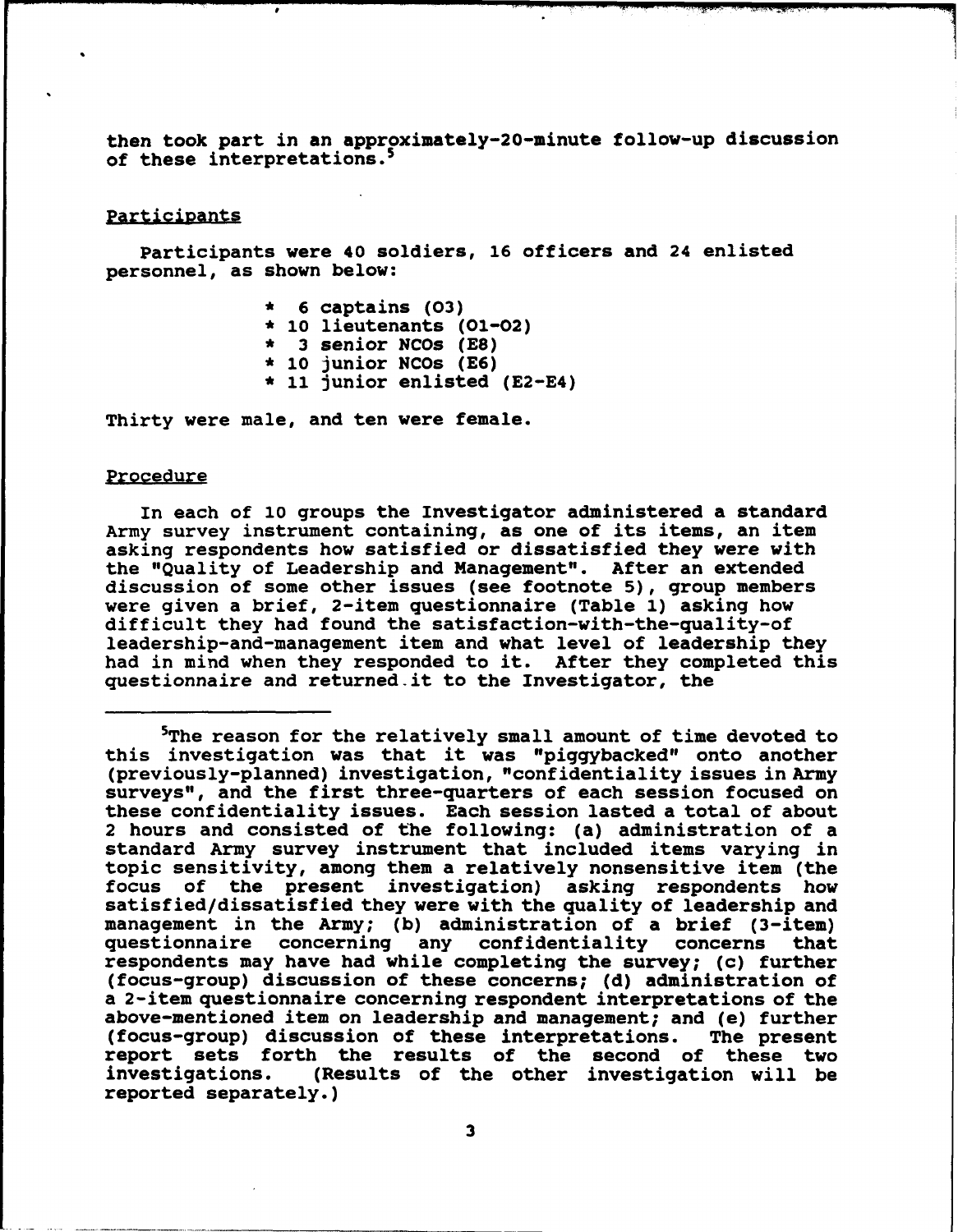Table 1

#### questions Addressing the Leadership Item

The survey asked you how satisfied or dissatisfied you were with the quality of leadership and management in the Army.

#### **1.** HOW EASY OR HARD WAS IT TO ANSWER **THAT** QUESTION?

- a. Very easy
- b. Fairly easy
- c. Neither easy nor hard
- d. Fairly hard
- e. Very hard

#### 2. WHAT LEVEL OF LEADERSHIP DID YOU HAVE **IN MIND** WHEN **YOU** ANSWERED THE SURVEY QUESTION?

- a. Junior NCO
- b. Senior NCO
- c. Company grade officer
- d. Field grade officer
- e. General officer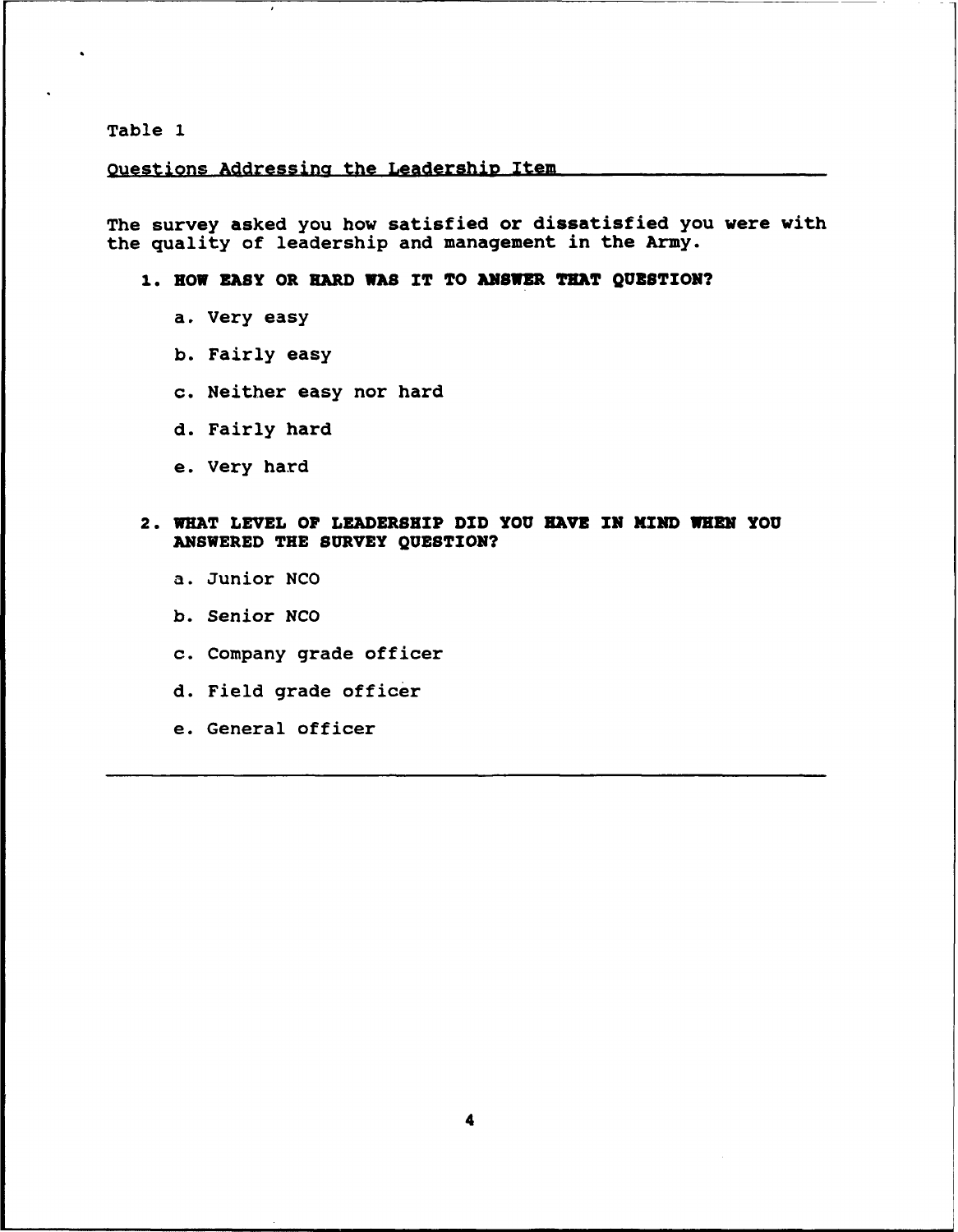Investigator conducted a group interview using standard focus group procedures (Krueger, 1988; Merton, 1946, 1990). The approach was that of "retrospective introspection" (Merton, 1990), in which (in the present case) soldiers were asked what had been in their mind when (an hour or so earlier) they responded to the item.

Data were collected at Fort Lewis in May 1993. Prior to the Investigator's arrival each participant had been assigned to one of 10 small groups that were homogeneous in rank (Table 2). Sessions were held each day, Monday through Friday, with one session in the morning and one in the afternoon.

#### RESULTS

#### Who/What the Respondents Had in Mind

 $\bullet$ 

An underlying question was whether, when participants were indicating their assessment of the quality of the Army's leadership and management, they had in mind certain real individuals and, if so, who (or at what level) these individual<br>were. Did the soldiers think mainly of commissioned officers, Did the soldiers think mainly of commissioned officers, or did they tend to think mainly of NCOs? And whichever of these was the case, did they think mainly of platoon-level leaders, company-level leaders, battalion-level leaders, or what?

One of the questionnaire items (Question 2 in Table 1) asked participants to say which of five leader levels they had in mind when they responded to the survey item: (a) junior NCO, (b) senior NCO, (c) company grade officer, (d) field grade officer, (e) general officer. These levels were coded 1 (junior NCO) to 5 (general officer); and scores for same-rank groups (groups 1 and 2, 3 and 4, etc.--see Table 2) were combined to produce five sets of scores, one set for each respondent group, with group ns ranging from 3 to 11 (Total  $N=40$ ). For each of these five respondent groups a mean was computed for the coded leader levels selected by members of that group. Groups were then ranked according to the magnitude of the mean of these (coded) leader levels. Mean and standard deviation of scores for each respondent group are shown in Table 3, Question 2, and the entire set of responses to the two items is shown in the Appendix. As can be seen in Table 3 (Question 2), there is a perfect rank order correlation ( $p$ <.05) between the position/rank of the respondent group and the mean (coded) leader-level response selected as referents by the members of that group: the higher the rank of the respondent group, the higher the mean (coded) leader level selected by the group members as a referent in responding to the item. The data (including comments during the discussions) suggest that respondents had specific individuals in mind when answering the question, and comments in the discussion group support this.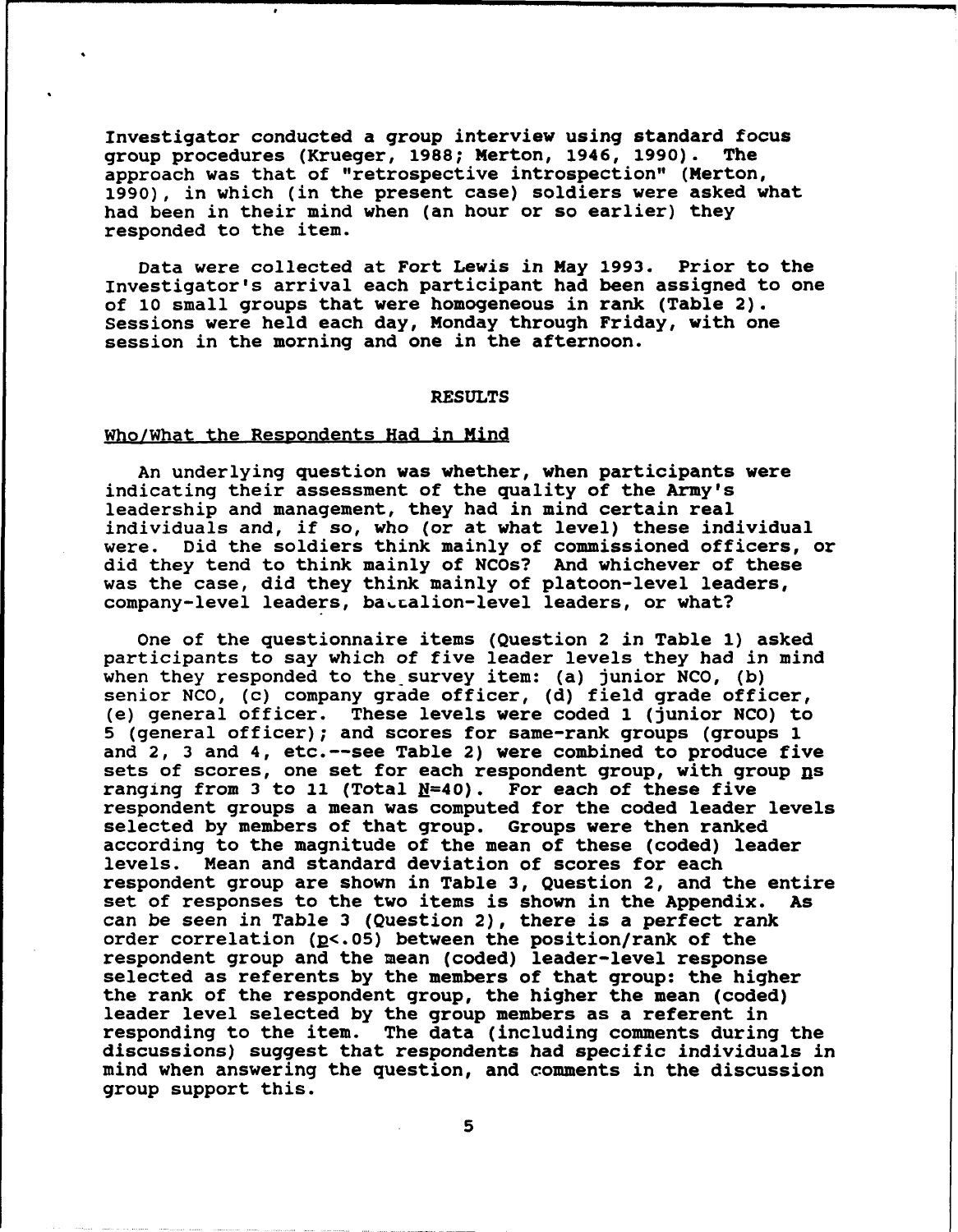Table 2

Number and Grade(s) of Participants in Each Group

| <b>Group</b><br><b>Number</b> |       |  |  | <b>Grade Level</b><br>of Group<br><b>Members</b> |  |  | Number of<br>Soldiers in<br>this Group |
|-------------------------------|-------|--|--|--------------------------------------------------|--|--|----------------------------------------|
|                               | $1$ . |  |  | . E2-E4 6                                        |  |  |                                        |
|                               |       |  |  | 2 E2-E4 5                                        |  |  |                                        |
|                               |       |  |  | 3 E6 5                                           |  |  |                                        |
| 4                             |       |  |  | . E6 5                                           |  |  |                                        |
|                               |       |  |  | 5 E8 1                                           |  |  |                                        |
|                               |       |  |  | 6. E8 2                                          |  |  |                                        |
|                               |       |  |  | $7. 01-02. 5$                                    |  |  |                                        |
| 8                             |       |  |  | $\ldots$ 01-02 5                                 |  |  |                                        |
|                               |       |  |  | 9. 03 3                                          |  |  |                                        |
| 10.                           |       |  |  | . 03 3                                           |  |  |                                        |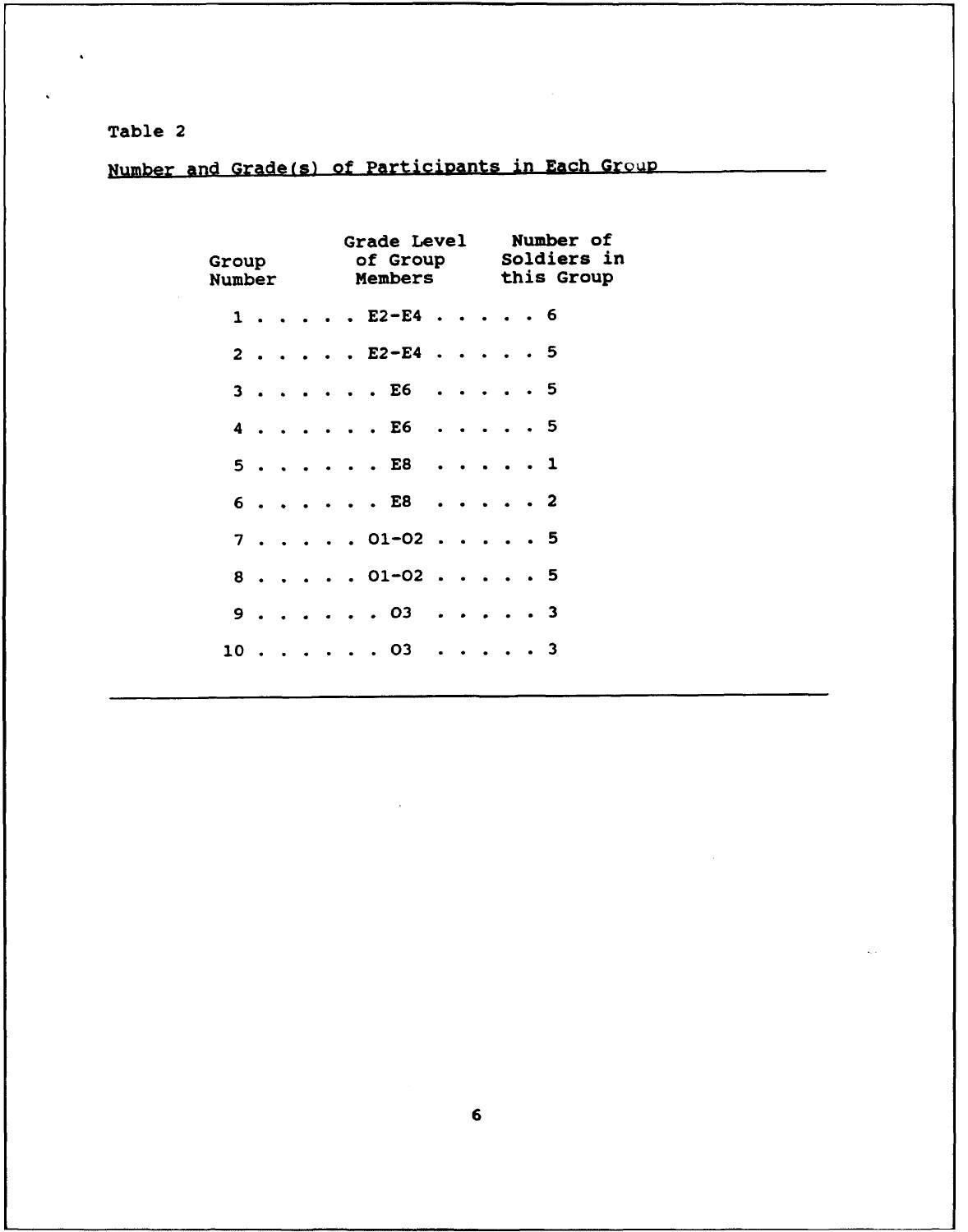Table 3

Mean and Standard Deviation of Responses to Two Items Concerning the Survey ouestior

#### **1.** HOW EASY OR HARD WAS IT TO **ANSWZR TEAT** QUESTION?

| POSITION/RANK<br>OF GROUP MEMBERS                                   | MEAN<br><b>RESPONSE</b> | <b>STANDARD</b><br><b>DEVIATION</b> |
|---------------------------------------------------------------------|-------------------------|-------------------------------------|
| Lieutenant<br>$(n=10)$ . 1.9                                        |                         | .83                                 |
| Captain<br>$(n=6)$ 2.0                                              |                         | 1.41                                |
| Junior Enlisted<br>$(n=11) \cdot \cdot \cdot \cdot \cdot \cdot 2.1$ |                         | 1.08                                |
| Junior NCO<br>$(n=10)$ . 2.5                                        |                         | .92                                 |
| Senior NCO<br>$(n=30)$ . 2.7                                        |                         | 1.25                                |

#### 2. WHAT LEVEL OF LEADERSHIP DID YOU NAVE IN MIND WHEN YOU ANSWERED THE QUESTION?

| <b>POSITION/RANK</b><br>OF RESPONDENT | <b>MEAN</b><br><b>RESPONSE<sup>b</sup></b> | <b>STANDARD</b><br>DEVIATION |
|---------------------------------------|--------------------------------------------|------------------------------|
| Junior Enlisted<br>$(n=11)$ . 2.2     |                                            | .57                          |
| <b>Junior NCO</b><br>$(n=10)$ . 2.9   |                                            | .72                          |
| Senior NCO<br>$(n=3)$ . 3.0           |                                            | .81                          |
| Lieutenant<br>$(n=10)$ 3.5            |                                            | .50                          |
| Captain<br>$(n=6)$ . 3.8              |                                            | . 56                         |

The higher the mean, the greater the reported difficulty in responding to the item by the respondents in that group.

bThe higher the mean, the higher the position/rank of the individual(s) that respondents in that group selected as a referent:  $i =$  junior NCO,  $2 =$  senior NCO, etc. (see Table 1).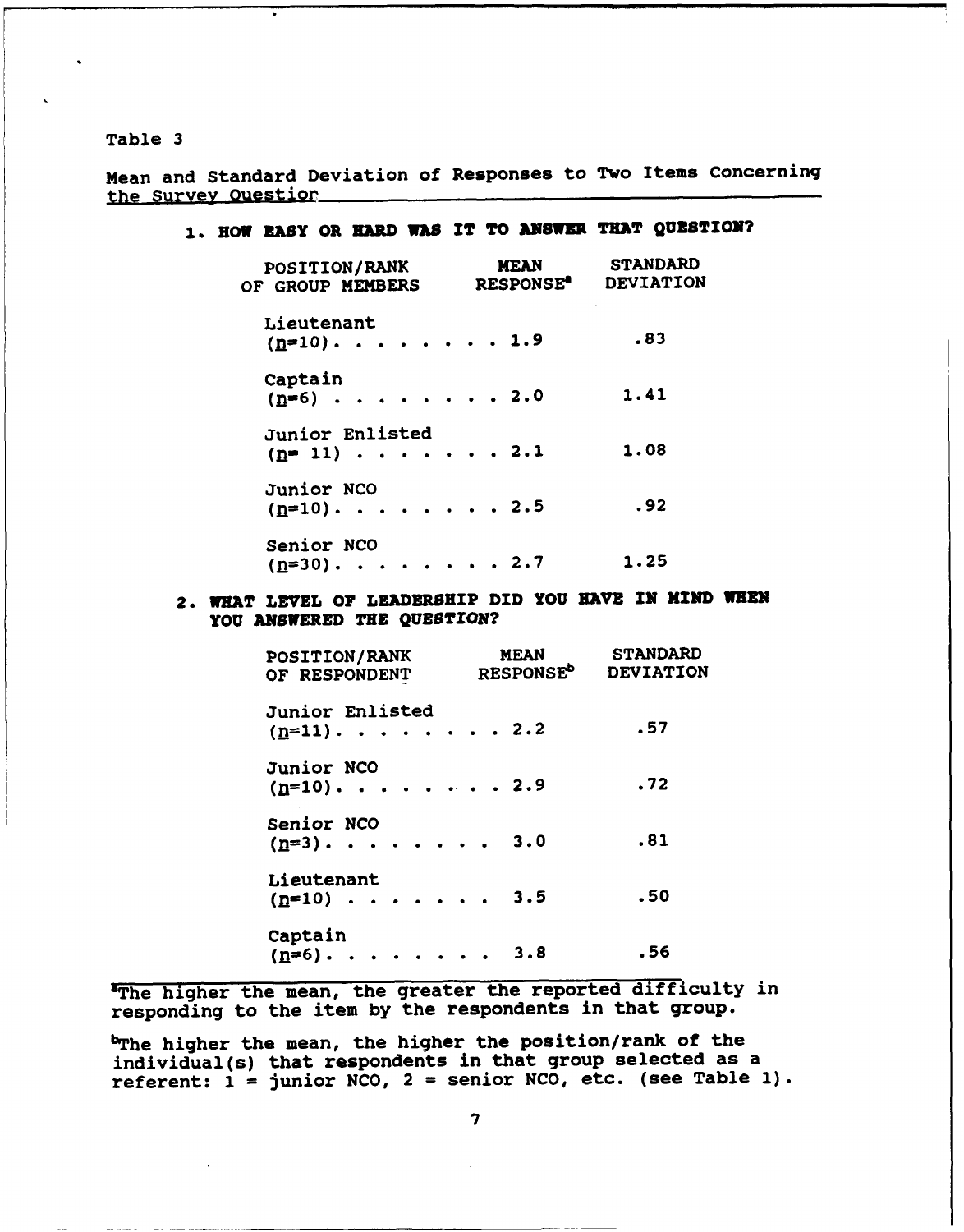As can be seen in Table 3, Question 2, junior enlisted (mean level chosen = 2.2) tended to select "senior NCO" as the person they brought to mind in responding to the survey item; junior NCOs (mean = 2.9) and senior NCOs (mean = 3.0) both tended to select company-grade officers; and commissioned officers tended<br>to select "company-grade" or "field-grade officer". In the case to select "company-grade" or "field-grade officer". of the lieutenants, half selected "company grade officer" and half selected "field grade officer". Follow-up discussions indicated that some of these lieutenants worked for a major and others worked for a captain and that, generally, they were responding to the item in terms of the individual (captain or major) for whom they currently and/or recently worked. In the case of captains, all but one selected "field grade officer" while one selected company grade officer and also senior NCOs. The general tendency was for junior enlisted to select NCOs, for NCOs to select both NCOs and officers, and for officers to select other officers  $(X^2=11.0, df=2, p<.01)$ .

#### Perceived Difficulty of the Survey Item

One of the two questionnaire items (Table 1, Question 1) asked participants how easy or hard it was to answer the survey question and presented five response alternatives: Very Easy,<br>Easy. Neither Easy Nor Hard, Hard, and Very Hard. The Easy, Neither Easy Nor Hard, Hard, and Very Hard. distribution of responses to this item is shown in Table 4. As can be seen, 27 of the 40 participants (68%) said they found the item easy to respond to; but 7 (18%) said they found the item hard, and another 6 (15%) selected the middle position ("neither easy nor hard"). In other words, a third of the respondents seemed not to find the item easy; and follow-up discussions confirmed that this was indeed the case. It is not known with certainty what distinguished respondents who found the survey item easy from those who found it hard, but a possibility supported by the available data is the number of different leader/manager levels respondents took into account in deciding how satisfied or dissatisfied they were. That is, greater the number of leader/manager levels respondents felt they had to take into account, the greater the difficulty in responding to the question. Supporting this idea is the fact that it was the NCOs who gave the item the highest difficulty rating; and it was these same NCOs who (more than any of the others) said that they were thinking of both officers and NCOs when they responded to the satisfaction/dissatisfaction item. In fact (see Table 5), the rank order of difficulty that groups had in responding to the survey item is perfectly correlated ( $p<$ .05) with the standard deviation of the number of referent groups chosen by individuals in these groups.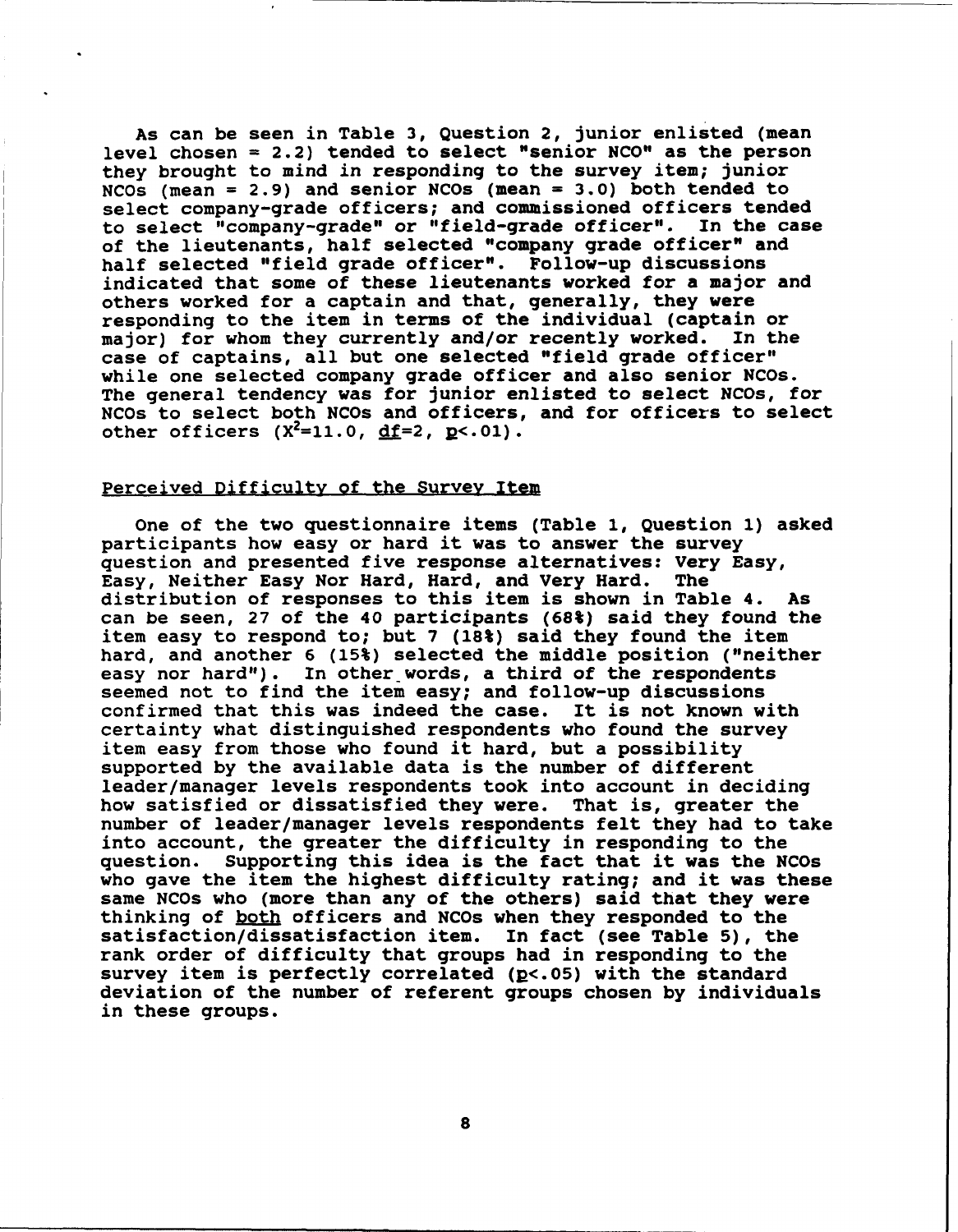#### Table 4

Distribution of Responses to Questionnaire Item 1

RESPONSE NUMBER WHO SELECTED ALTERNATIVE THIS ALTERNATIVE a. Very easy. **. . .....** <sup>14</sup> b. Fairly easy ......... **... <sup>13</sup>** c. Neither easy nor hard. . 6 d. Fairly hard . **. . ....** <sup>7</sup> e. Very hard **.....** ........ **<sup>0</sup>** TOTAL 40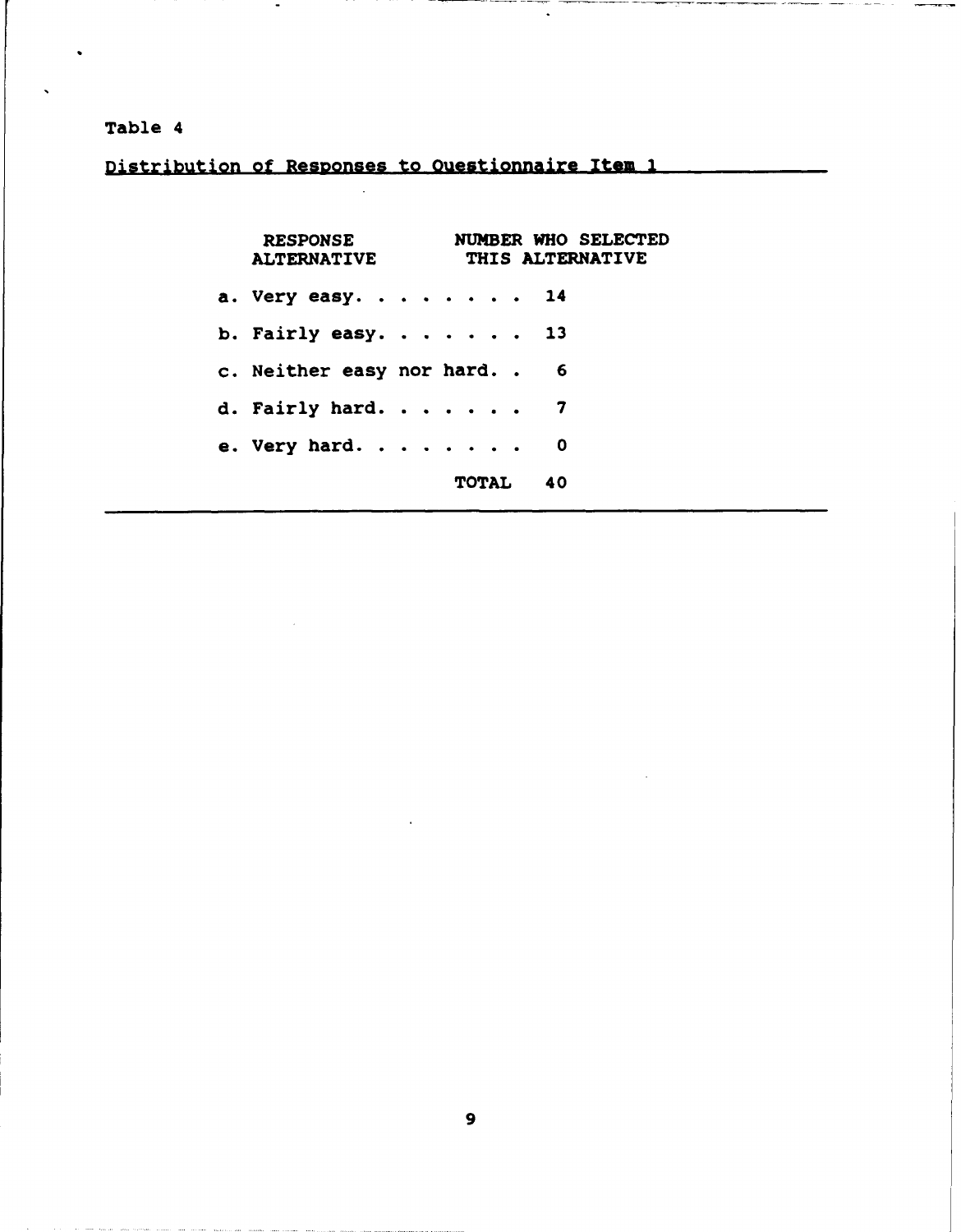Table 5

Ranked Means of Difficulty in Rating Satisfaction by Members of Specified Respondent Groups and Standard Deviations of Coded Leader Levels Chosen **by** Members of These GrOUDS

| MEAN REPORTED DIFFICULTY<br>IN RATING SATISFACTION<br>WITH ARMY LEADERSHIP<br>AND MANAGEMENT <sup>®</sup> |  | STANDARD DEVIATION OF<br><b>CODED LEADER LEVELS</b><br><b>CHOSEN BY</b><br><b>GROUP MEMBERS</b> | <b>RANK/POSITION</b><br><b>OF</b><br><b>GROUP MEMBERS</b> |
|-----------------------------------------------------------------------------------------------------------|--|-------------------------------------------------------------------------------------------------|-----------------------------------------------------------|
|                                                                                                           |  | 1.9 50 Lieutenant                                                                               |                                                           |
|                                                                                                           |  | 2.0 56 Captain                                                                                  |                                                           |
|                                                                                                           |  |                                                                                                 | $2.1$ 57 Junior Enlisted                                  |
|                                                                                                           |  | $2.5$ 72 Junior NCO                                                                             |                                                           |
|                                                                                                           |  | 2.7 81 Senior NCO                                                                               |                                                           |
|                                                                                                           |  |                                                                                                 |                                                           |

<sup>a</sup> The higher the mean, the greater the reported difficulty.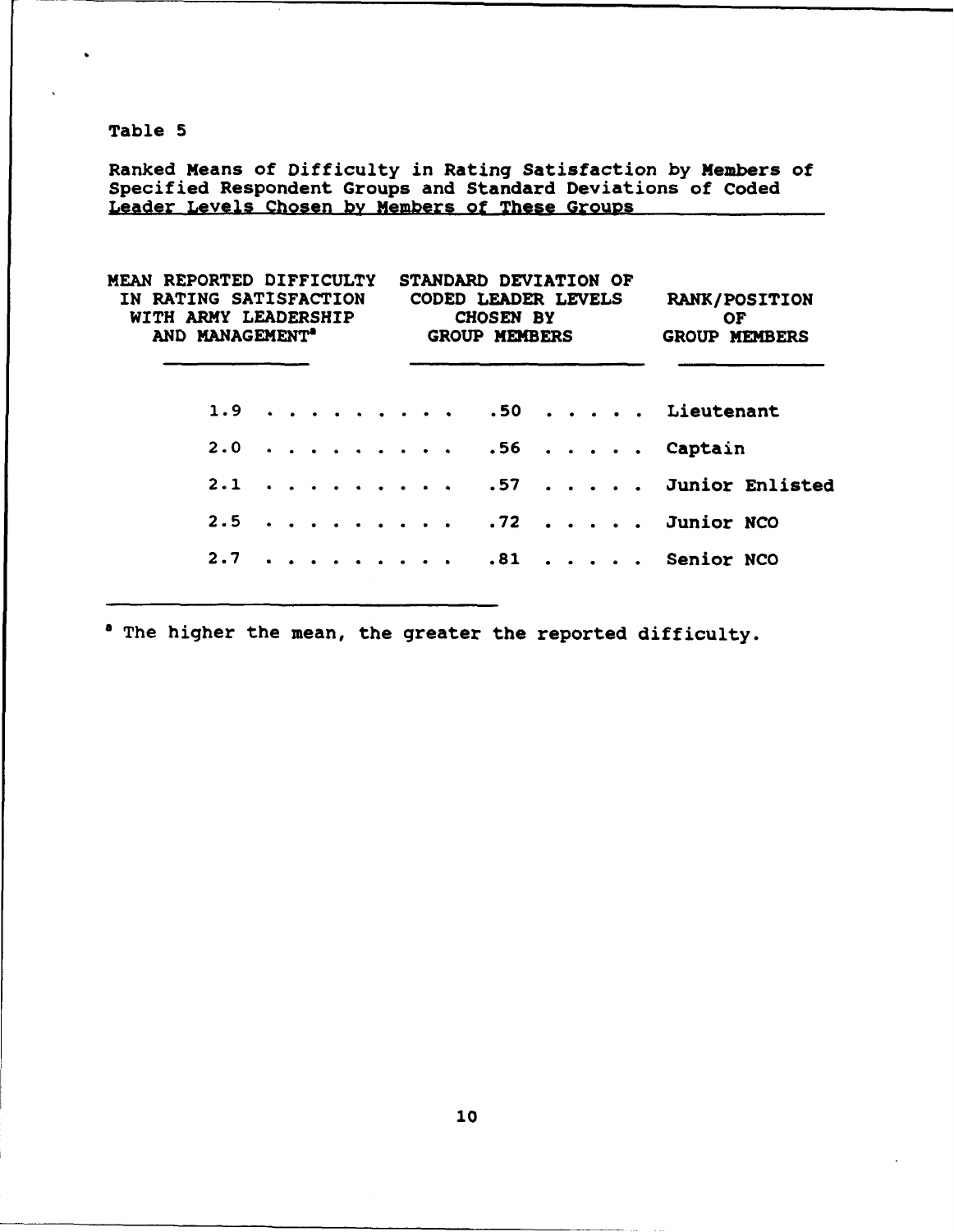#### Leadership and/or Management

Finally, the discussions sought to determine whether participants, when they responded to the satisfaction-with-thequality-of-leadership-and-management item, were thinking mainly of leadership skills, mainly of management skills, both about equally, or leadership skills in the case of some leaders and management skills in the case of other leaders. Participants were asked about the kinds of things they pictured their referent individuals doing when they brought these individuals to mind; and, when they responded, they were asked whether they viewed these things as mainly leadership, mainly management, or what. Responses to these probes suggested that participants from some kinds of units (e.g., those that spend more time in the field) think more in terms of leadership while those from other kinds of units (e.g., those that spend less time in the field) think more in terms of management. In any event, all agreed that being in a combat or simulated combat situation would increase the importance they would attribute to the skills of leadership.<sup>6</sup>

#### DISCUSSION

This investigation sought ideas about how soldiers interpret a particular survey item (an item asking soldiers how satisfied or dissatisfied they are with the quality of leadership and management). Based on group members' responses to the two questionnaire items and their comments in the follow-up discussion, several generalizations may be drawn:

#### Generalizations

1. The participants interpreted the item in markedly different ways.

2. For any given participant, the persons (leaders) brought to mind in responding to the item tended to be at a single level. That is (depending on the level of the respondent), participants' referent persons were mostly junior NCOs or mostly senior NCOs or mostly company grade officers or mostly field grade officers

<sup>&</sup>lt;sup>6</sup>As noted earlier, one of the other items in the survey instrument asks soldiers how satisfied or dissatisfied they are with "level of competence of supervisors". The way soldiers interpret this item was not investigated in the present research, and it is not known what skills soldiers are thinking of when they mark their response to the item. Focus group discussions of the leadership-and-management item, however, suggested that competence (whatever the focus) is one--but only one--of a number of things respondents consider when evaluating their leaders.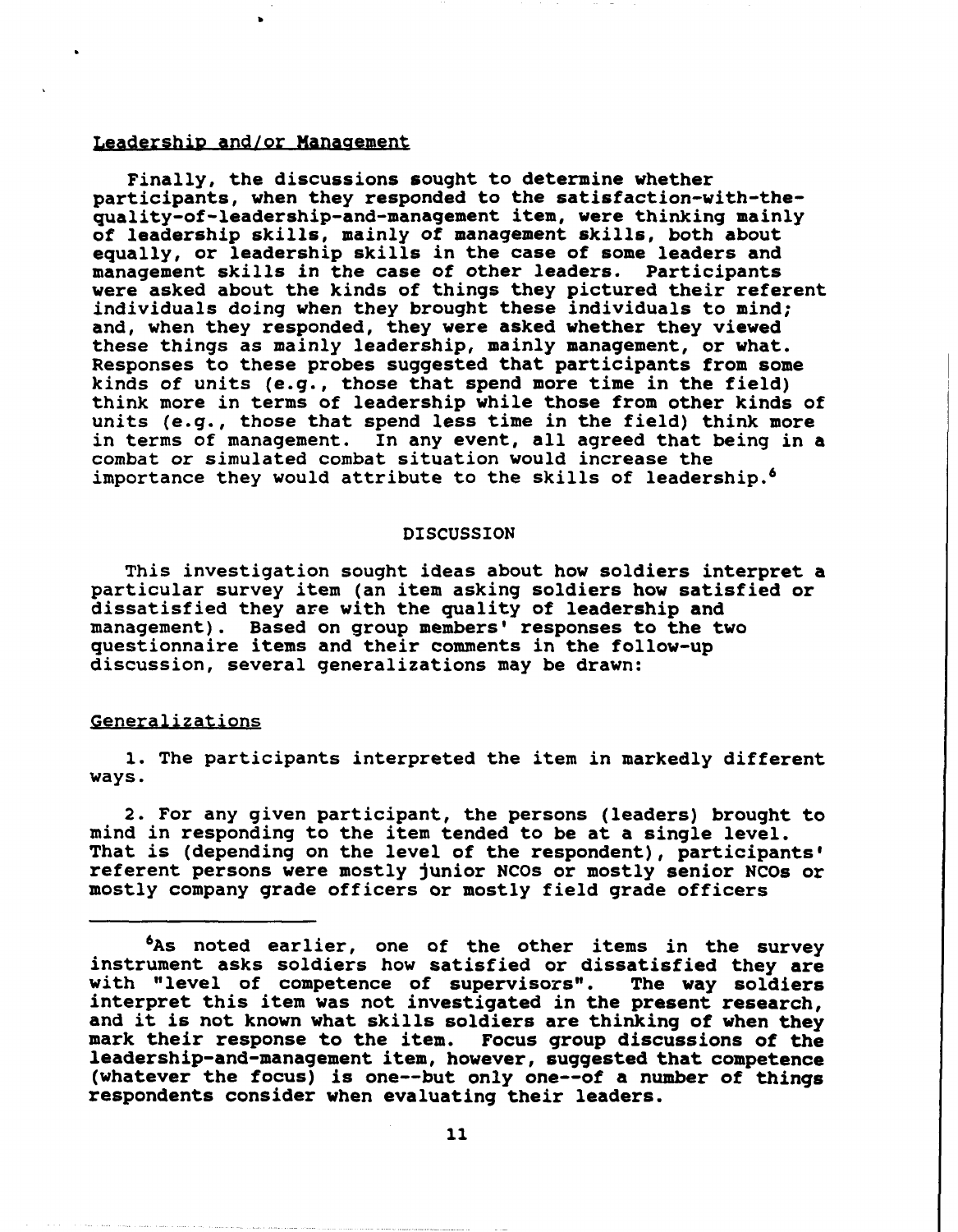rather than being equally distributed across these several levels. In the case of NCOs, however, there appeared to be an equal tendency to think of officers and of other NCOs.

3. There was (with some exceptions) a tendency for participants to select referent leaders at the next higher level from themselves. This meant as a minimum their present boss, but typically it included one or more bosses from the recent past. Junior enlisted thought mainly of senior NCOs, while NCOs (both junior and senior, though more so in the case of senior NCOs) thought mainly of company-grade officers. Lieutenants also thought of company-grade officers; but if they worked in an office headed by a major, they usually saw that major as their boss. Captains thought mostly in terms of field-grade officers.

4. Participants differed in how much difficulty they had in responding to the survey item. One of the factors determining this difficulty seems to be the number and diversity of individuals that participants took into account in deciding how they would respond. Those groups of participants (here, commissioned officers and junior enlisted) who as groups took into account leaders at fewer levels found the item less difficult, and those (here, NCOs--particularly senior NCOs) who as groups took into account leaders at more levels found the item more difficult. One would hypothesize that the survey responses of soldiers who found the item more difficult would be less reliable than the responses of participants who found the item less difficult.

5. Participants differed in the kind of behaviors (i.e., whether it was mainly leadership-type behaviors or mainly management-type behaviors) that they brought to their mind. That is, one or the other of these types of behavior tended to be given more weight depending on the job situation the respondent was in. Thus in an infantry unit the skills of leadership were said to play a larger role in respondent evaluations, while in a finance office it was said to be the skills of management. In a combat or simulated combat situation, however, all agreed that leadership-type skills would play a relatively larger part in their decision as to how they would respond to the item.

#### RECOMMENDATIONS

The main recommendation to come out of this research is that the item examined here be revised before it is used again. The nature of the revision will necessarily depend on the decision by the riem examined here be revised before it is used again. The<br>nature of the revision will necessarily depend on the decision by<br>the user of the information as to exactly what information is the user or the information as to exactly what infor<br>desired; and until such a decision is made, specific desired; and until such a decision is made, specific<br>recommendations about item wording are premature. (In fact, depending on what the decision is, the item could end up being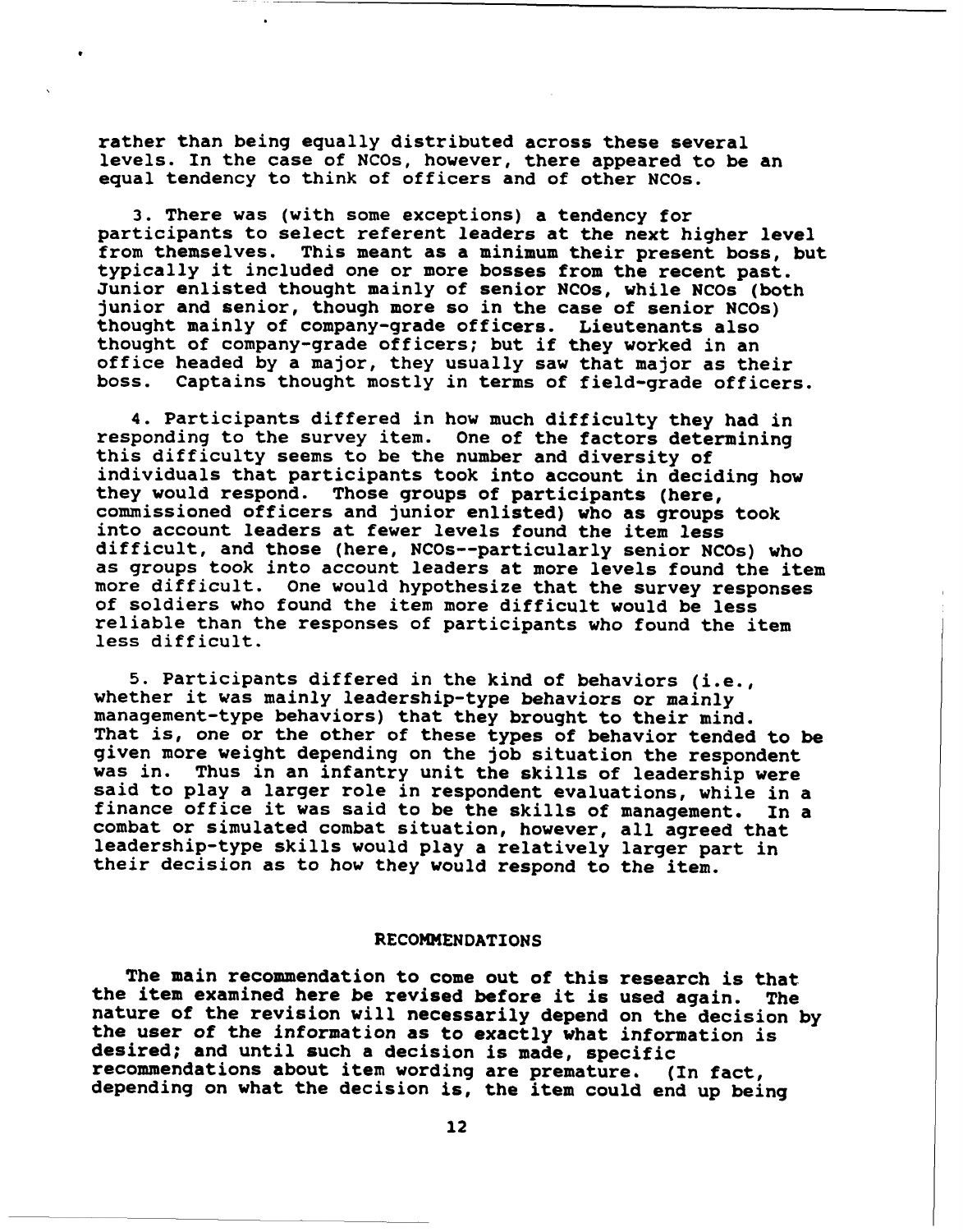replaced by two or more different items. In the meantime, however, some general recommendations can be made regarding the approach:

> **1.** If the intention is to obtain soldiers' assessment of Army leadership and Army management, ask about these things separately--not as part of the same question. For most people the two words refer to different things, and some respondents may want to rate their leaders high on one and low on the other.

2. If the intention is to get soldiers's assessment of either one of these things (either leadership or management), do the kind of pretesting needed to insure that all respondents are interpreting the item the same way.

3. If the intention is to get soldiers' assessment of leadership or management at a given level (e.g., the immediate supervisor or the commander two levels up), be explicit as to what that level is. Soldiers seem to have difficulty bringing to mind something as amorphous as "Army leadership and management" and saying that they are satisfied or dissatisfied with it.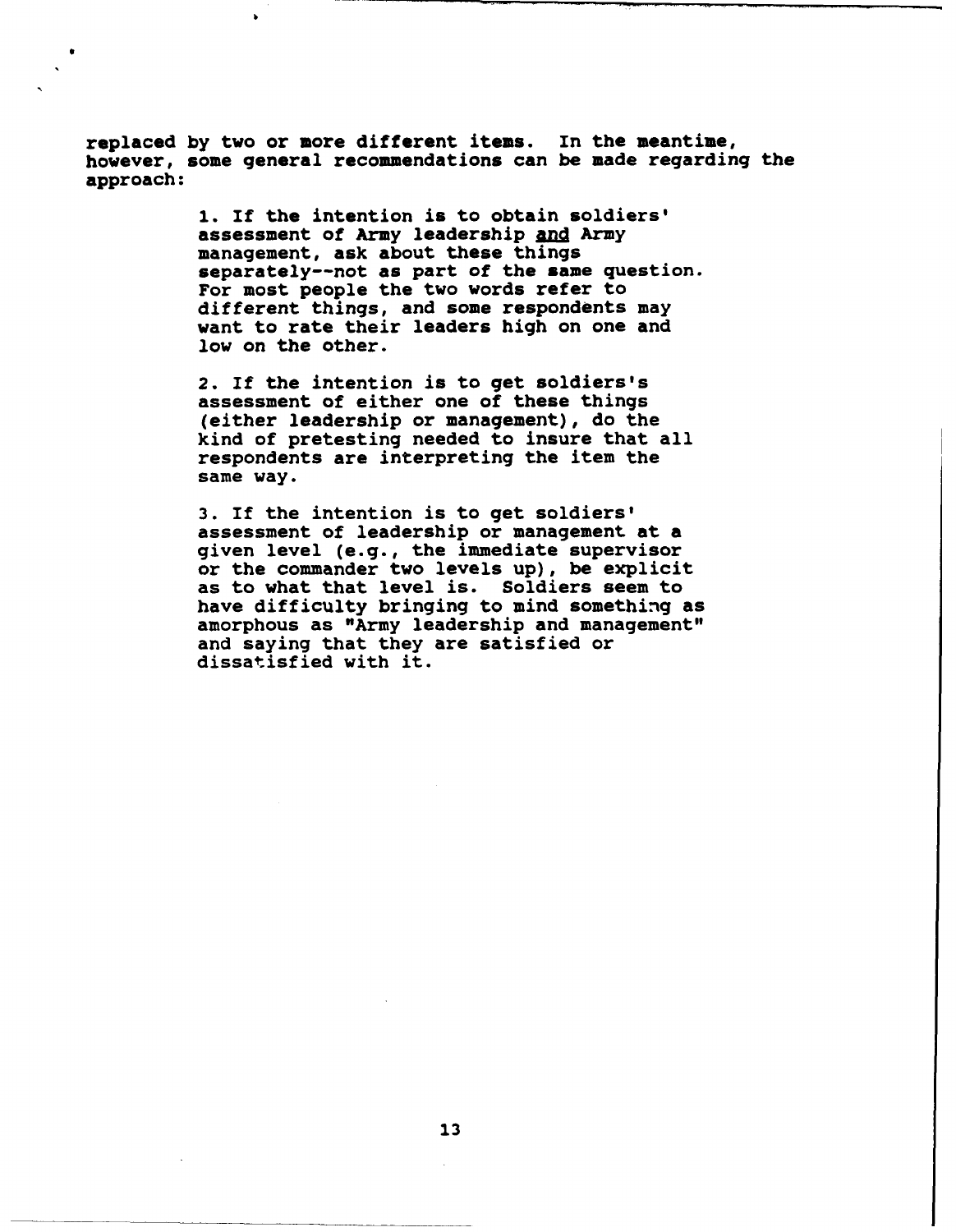#### **REFERENCES**

a

- Fowler, F.J., Jr. (1992). How unclear items affect survey data. Public Opinion Quarterly, 56, 218-231.
- Hay, M.S., & Tremble, T.R., Jr. (1992, October). "Negative" leadership as reported reason for leavina military service. Paper presented at the 34th annual conference of the Military Testing Association. San Diego, CA.
- Headquarters, Department of the Army (1990). Military leadership (FM22-100). Washington, D.C.
- Krueger, R.A. (1988). Focus groups: A practical guide for applied research. Newbury Park, CA: Sage Publications.
- Merton, R.K., & Kendall, P.L. (1946). The focused interview. American Journal of Sociology, 51, 541-557.
- Merton, R.K., Fiske, M., & Kendall, P.L. (1990). The focused interview: A manual of problems and procedures (Second edition). New York: Free Press.
- Payne, S.L. (1951). The art of asking auestions. Princeton, NJ: Princeton University Press.
- Schuman, H., & Presser, **S.** (1981). Ouestions and answers in attitude surveys. New York: Academic Press.
- Tanur, J.M. (Ed) (1992). Questions about guestions. New York: Sage.